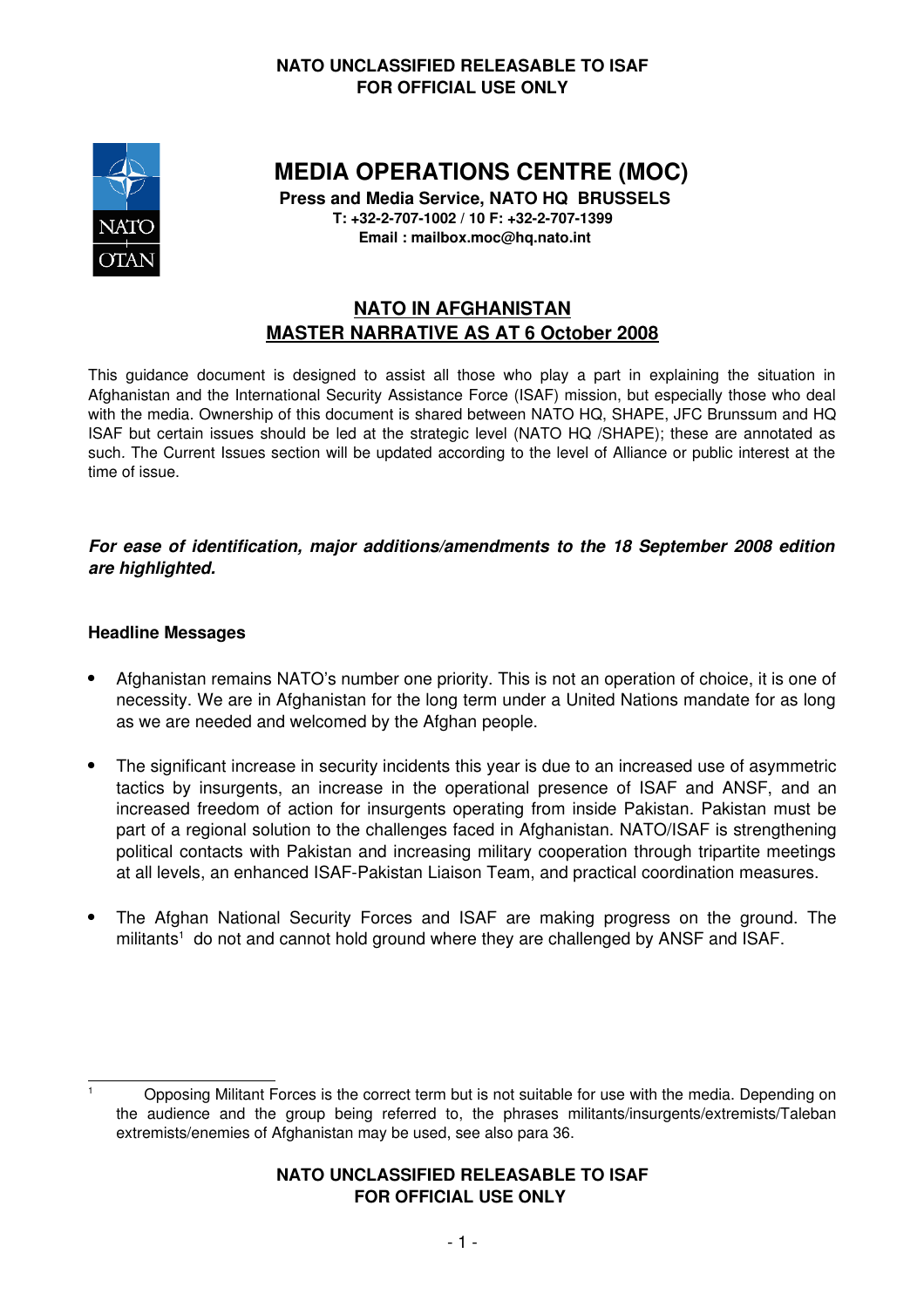- The Afghan National Army is a significant success story. It continues to grow in number, competence, and capabilities and is approved to grow to 1[2](#page-1-0)2,000 by 2012<sup>2</sup>. Today, the majority of operations involving the ANA are Afghan-led.
- Progress in security is sustainable only with progress in all three fields of the Afghan National Development Strategy. Good governance, including the rule of law and human rights, together with economical and social development require the coordinated effort of the International Community with ever increasing Afghan ownership.
- To minimise the risk of harming civilians COM ISAF has mandated his forces to take all measures deemed necessary to avoid the loss of life. These include directions on using airpower. A new methodology of civilian casualty reporting has also been established.
- Within means and capabilities, ISAF is supporting ANSF planning, coordinating and executing security for the voter registration process during the period of October 2008 to February 2009. ISAF will provide third-line security, backing up the Afghan National Police and Army in supporting this Afghan-led process. A security plan was signed by the chairman of the Afghan Independent Election Commission along with representatives from the MoI, MoD, and ISAF on 24 Aug 08.
- ISAF's next phased operations plan, Operation TOLO, will commence on November 1 and will run through April 1. It will build on the current Operation SHAMSHIR and will advance our shape, clear, hold, and build strategy by focusing efforts on key population areas and infrastructure, securing the population and separating the insurgency from it.

#### **Public Affairs Guidance - Key Points**

- Public Affairs Officers should be aware of upcoming national debates. Notwithstanding, NATO/ISAF PAO should avoid any comments on positions presented in those debates. Questions regarding national commitments should be referred to SHAPE and NATO HQ.
- Messaging on the Combined Joint Statement of Requirements (CJSOR) for ISAF should focus on efforts to bolster ANA capabilities through the provision of more OMLTs and not speculate on possible future revisions of the CJSOR.

**NOTE to PAO**: If pressed, reference to force capability deficiencies rather than estimated numbers should be made. In general, issues concerning force generation should not be debated in public.

Commanders should use the chain of command to request more troops, not the media.

<span id="page-1-0"></span><sup>2</sup> Approved by the Joint Coordination and Monitoring Board IX held in Kabul, Afghanistan on 10 Sep 08. The figure 122,000 refers to operational units. The overall figure including trainers, enablers, etc. will reach 134,000.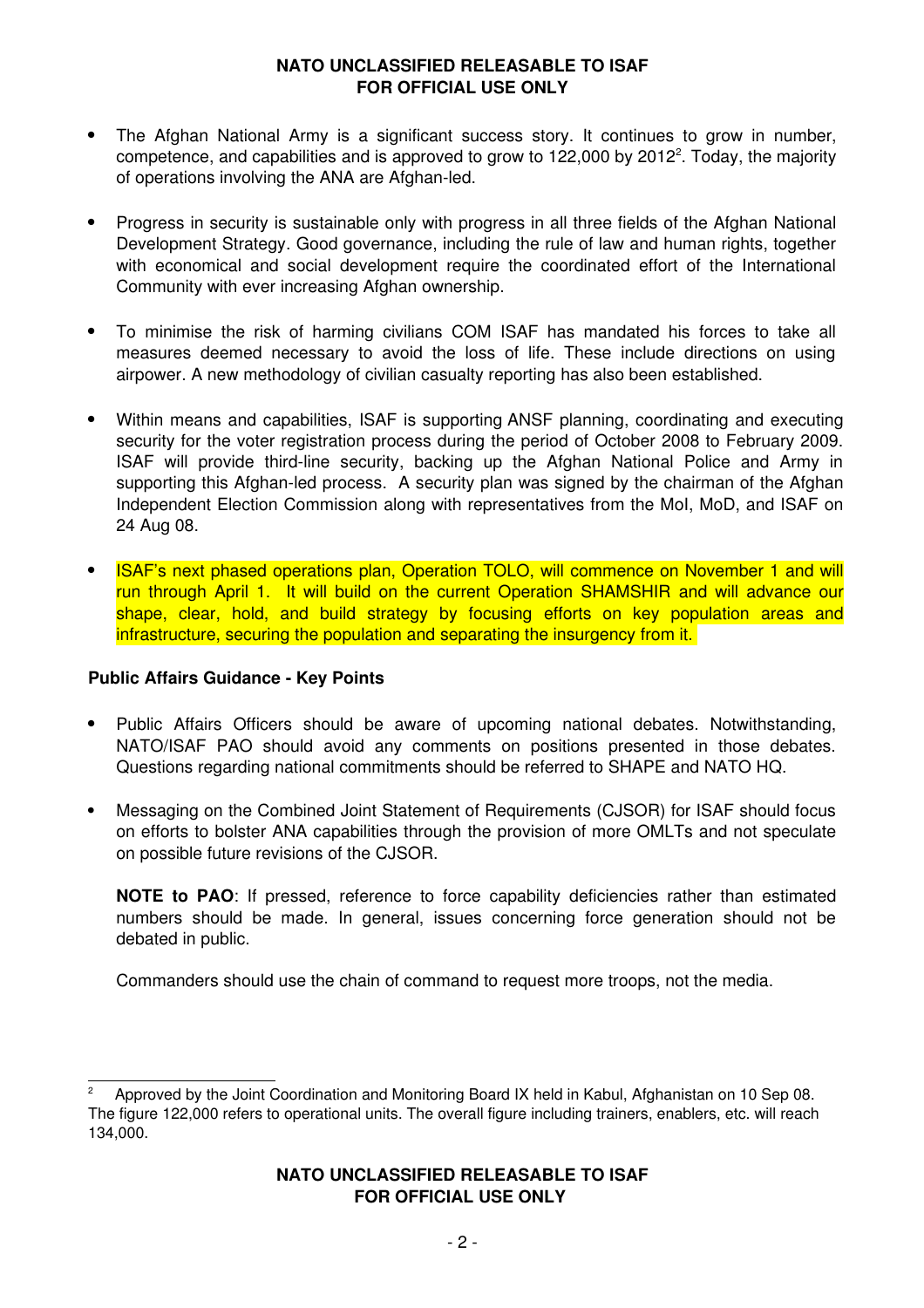- It is important to emphasize that our actions are in support of the Government of the Islamic Republic of Afghanistan  $(GIRoA)^3$  $(GIRoA)^3$ . To this end, every opportunity should be taken to enable the Afghan authorities to articulate successes to the public.
- NATO does not use body counts as a measure of success.

#### **INDEX**

#### **SECTION I - CURRENT ISSUES**

- 1. Characterisation of the Security Situation
- 2. Transfer of Lead Security Responsibility in Kabul
- 3. Civilian casualties / Human Rights
- 4. Use of Airpower
- 5. NATO Support to the Afghan National Army (ANA)
- 6. Kajaki Dam project
- 7. ISAF support to Voter Registration and Elections
- 8. AWACS Capability in Support of ISAF
- 9. The Role of Pakistan
- 10. Launch of Operation TOLO
- 11. US Command and Control (C2) arrangements

### **SECTION II – ENDURING ISSUES**

- 12. NATO/ISAF Mission
- 13. Operation Enduring Freedom (OEF)
- 14.NATO-Afghanistan Strategic Relationship
- 15. ANA Donation Programme
- 16.Ongoing Operations Operation SHAMSHIR
- 17. The Role of Iran
- 18. The Role of the Russian Federation

<span id="page-2-0"></span> $\overline{3}$  Afghan officials refer to the Islamic Republic of Afghanistan. This should be reflected when referring to the Government, particularly when addressing Afghan audiences.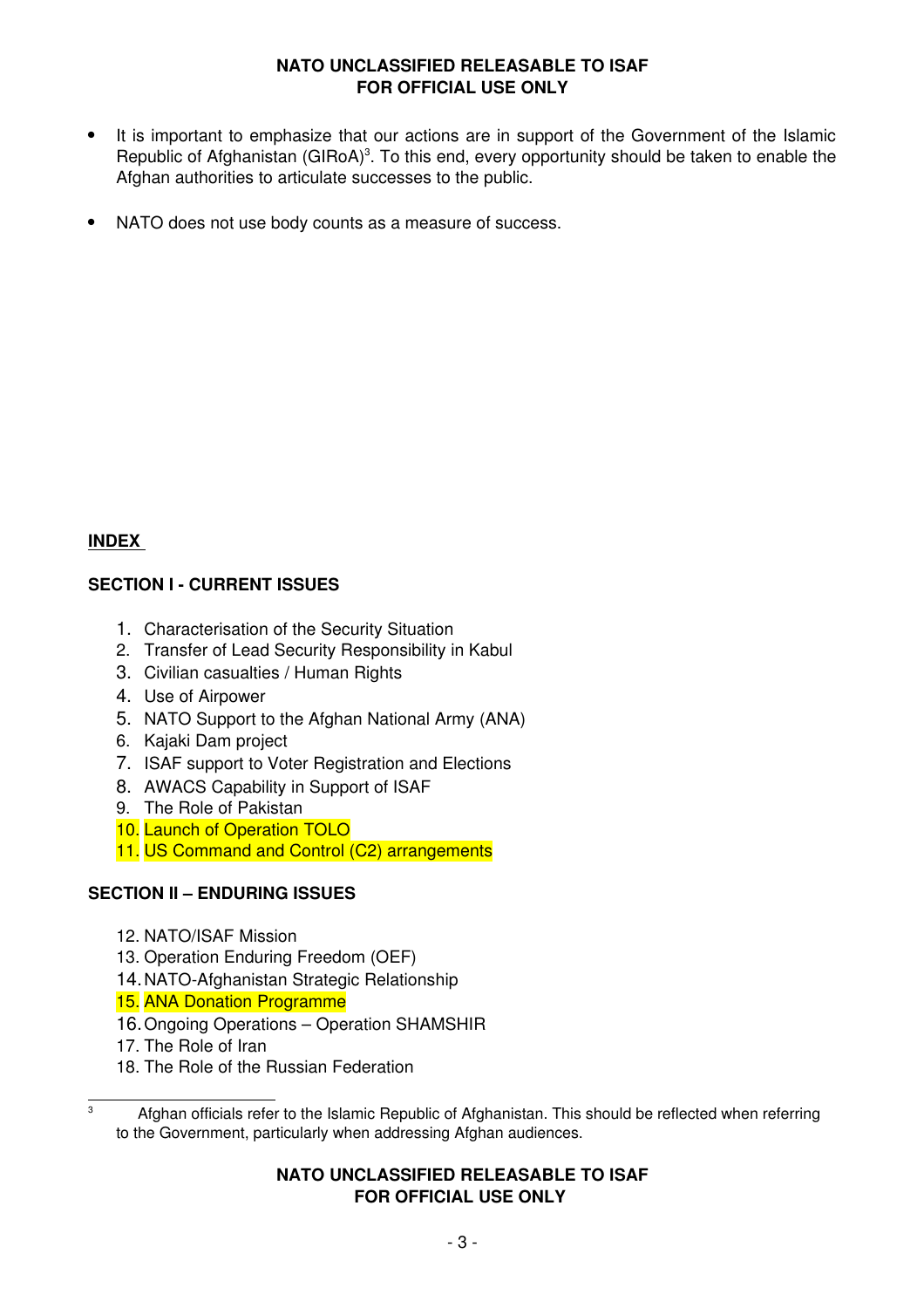- 19. Afghan National Police (ANP)
- 20. NATO / ISAF Support to Counter Narcotics Activities
- 21. Comprehensive Approach / Paris Conference
- 22.Reconstruction and Development (R&D)
- 23. Provincial Reconstruction Teams (PRT)
- 24. Emergency Assistance
- 25.Detention Procedures
- 26.Post Operational Humanitarian Relief Fund (POHRF)
- 27. Hostages
- 28.Outsourcing of Intra-Theatre Airlift

### **SECTION III - KEY POLITICAL MESSAGES**

- 29. Why is NATO in Afghanistan?
- 30. Legal Mandate
- 31. Legitimacy
- 32. Cooperation and Coordination as a Guiding Principle
- 33. What does the Afghanistan Mission mean for the Alliance?
- 34. NATO's Enduring Commitment to Afghanistan
- 35. NATO's Strategic Military End State

### **SECTION IV – BACKGROUND**

- 36.Opposing Militant Forces (OMF) Militants Taleban Extremists
- 37. The Afghanistan Compact
- 38.Joint Peace Jirga (JPJ)
- 39.The Asia Foundation Survey Afghanistan in 2007
- 40. Facts and Figures
- 41. Progress Since the Fall of the Taleban

# **SECTION I - CURRENT ISSUES**

### **1. Characterisation of the Security Situation**

- As expected, the number of engagements with militants in the South and East has increased as ANSF and ISAF are operating in greater numbers and in areas they have not been in before.
- Militants are adapting their tactics and relying increasingly on asymmetric methods such as IEDs, terror attacks on softer targets and intimidation of innocent civilians.
- The North, West and Capital regions are generally calm and have been for well over 15 months. Occasional, though dramatic, incidents do not change this overall picture.
- The security situation as of mid 2008 is characterized as follows:
	- Violence continues at high levels
	- ANSF/ISAF continue to push into regions previously controlled by the insurgents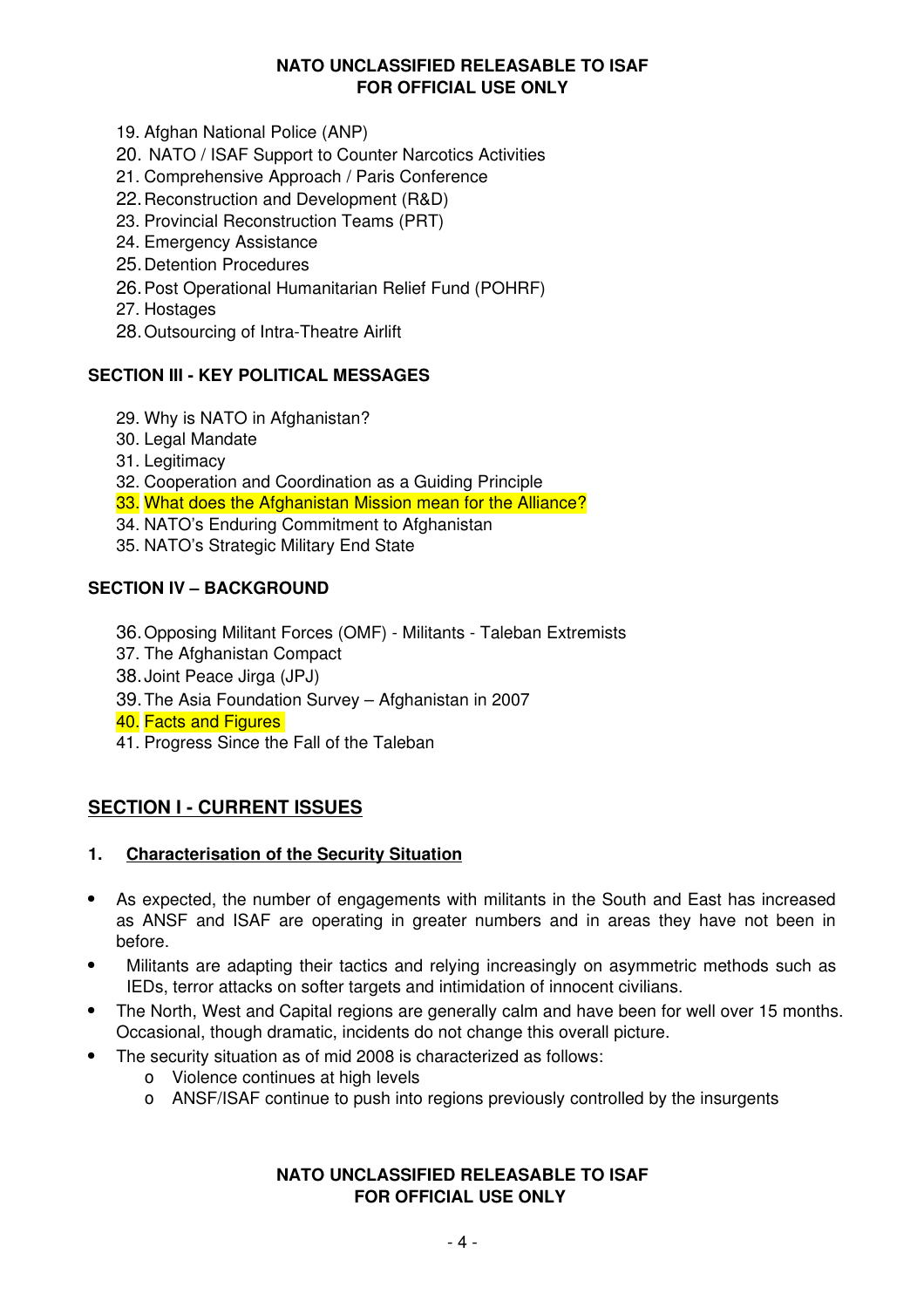- Change in tactics by the insurgents to attacks on more vulnerable targets and greater use of asymmetric techniques
- Increase in incidents, due in part to extremist sanctuaries across the border in Pakistan.

### **2. Transfer of Lead Security Responsibility**

#### *(More details – MOC Media Lines MOC(2008)ML0007)*

*Transfer of lead security responsibility for Kabul to ANSF was initially announced by President Karzai at NATO Bucharest Summit in Apr 08.*

- Transfer of lead security responsibility will build on the achievements of Afghan National Security Forces (ANSF) and NATO/ISAF. It is evidence to the Afghan people that their Government and security forces are increasingly credible and capable.
- This is a process which is conditions-based, not time driven.
- The process is driven by the Government of the Islamic Republic of Afghanistan. The Government is planning and executing the transfer of responsibility with NATO/ISAF supporting their efforts.
- The transfer commenced with Kabul City District.
- Transfer of lead security responsibility in Kabul does not mean NATO/ISAF will depart from the area. NATO/ISAF will continue to partner with ANSF in the outlying districts and remain ready to reinforce ANSF in the city should it be required. It will remain partnered with Kabul City Police and the Headquarters Security and Support Brigade of the ANA.
- NATO is committed to stay as long as it takes to achieve our objectives. We are committed for the long term to ensure a peaceful, stable and secure AFG.

### **3. Civilian Casualties / Human Rights**

*ISAF takes all possible measure to protect innocent civilians and their property.*

*In general:* 

- The ISAF mission is to support the Afghan Authorities and to provide a secure and stable environment to allow for the expansion of governance and development.
- ISAF serves at the invitation of the GIRoA and for the people of Afghanistan and is mindful of the need to maintain the confidence of the people it serves.
- ISAF Troop Contributing Nations (TCNs) make every effort to minimise the risk of any damage, injury or loss of life to civilians in the course of their operations in Afghanistan. However, ISAF reserves the right to protect its own personnel.
- All ISAF soldiers operate under agreed Rules of Engagement (ROE) to minimise the risk of civilian casualties.
- COM ISAF has issued a Tactical Directive that places a priority on further reducing civilian casualties.
- An ISAF Post Operations Humanitarian Relief Fund (POHRF) has been developed to address immediate post-operation requirements. A growing number of nations have pledged money to it. It is a valuable instrument in the hands of COM ISAF.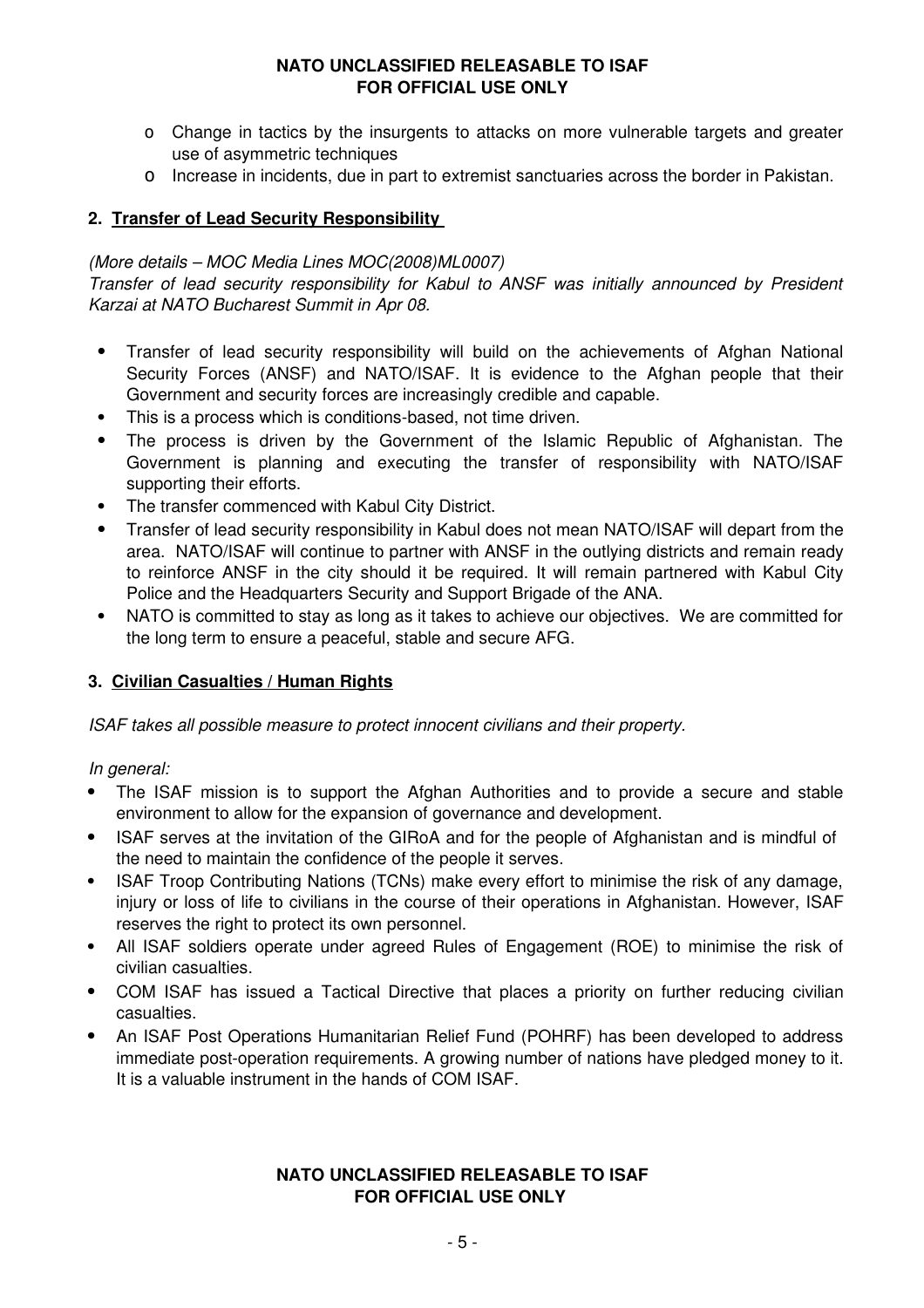NATO/ISAF is constantly reviewing its tactics, techniques and procedures to prevent civilian casualties and demonstrate our respect for Afghan culture without undermining the operational effectiveness or diminishing the right to self-defence.

- Under ISAF Standard Operating Procedures (SOP) any credible claim of the death of civilians is to be immediately investigated.
- ISAF has implemented rigorous investigation procedures. When NATO/ISAF does cause civilian casualties or property damage we will accept responsibility.
- To the contrary.
	- Militants deliberate target innocent civilians with suicide attacks and IEDs.
	- Militants forcefully oppose efforts to improve the life of the Afghan people and it is they who must be held responsible for bringing violence to the Afghan people.
	- Militants deliberately force civilians into situations where they are either killed or are at risk of being harmed by NATO/ISAF or coalition forces in order to undermine support for NATO/ISAF in Afghanistan and in the International Community.
	- Militants tactics are to launch attacks from civilian areas, retreat to civilian areas and use civilians as human shields. Militants want civilians caught up in the fighting, because they think this will undermine support for NATO/ISAF in Afghanistan and in the international community and weaken the legitimate Afghan government.
	- Civilian deaths caused by militants have escalated sigificantly, reflecting their increasing use of indiscriminate tactics such as suicide bombs and IEDs. This year ISAF records indicate that militant forces have killed more than 350 Afghans and wounded a further 800. The Human Rights Watch report *Troops in Contact – Airstrikes and Civilian Deaths in Afghanistan* published in August 2008 stresses that "Taliban and other insurgents continue to be responsible for more civilian casualties than US and NATO forces."

### *In detail:*

- NATO/ISAF values the life of every single person. NATO/ISAF's strategy as well as its tactics reflects this fundamental difference with the militants.
- That is why NATO/ISAF has its procedures under constant review; that is why NATO/ISAF undertakes rigorous and constant investigations to learn the right lessons; that is why NATO/ISAF will work even more closely with the Afghans, whom they are there to defend. Constant review of tactics, techniques and procedures in the light of the opponent's conduct is key to success.
- For his part SACEUR has mandated to:
	- produce enhanced and timely After Action Reviews to identify lessons learned
	- establish a stronger system of reporting from investigations when deemed necessary
	- look for additional opportunities to involve Afghan official and other partners, including UNAMA in investigations
- To minimise the risk of harming civilians and reduce behaviour which offends Afghans COMISAF has revised his Tactical Directive:
	- To partner with ANSF in all ISAF operations.
	- To make no uninvited entry into an Afghan house, mosque, historical or religious site unless there is a clear and identified danger.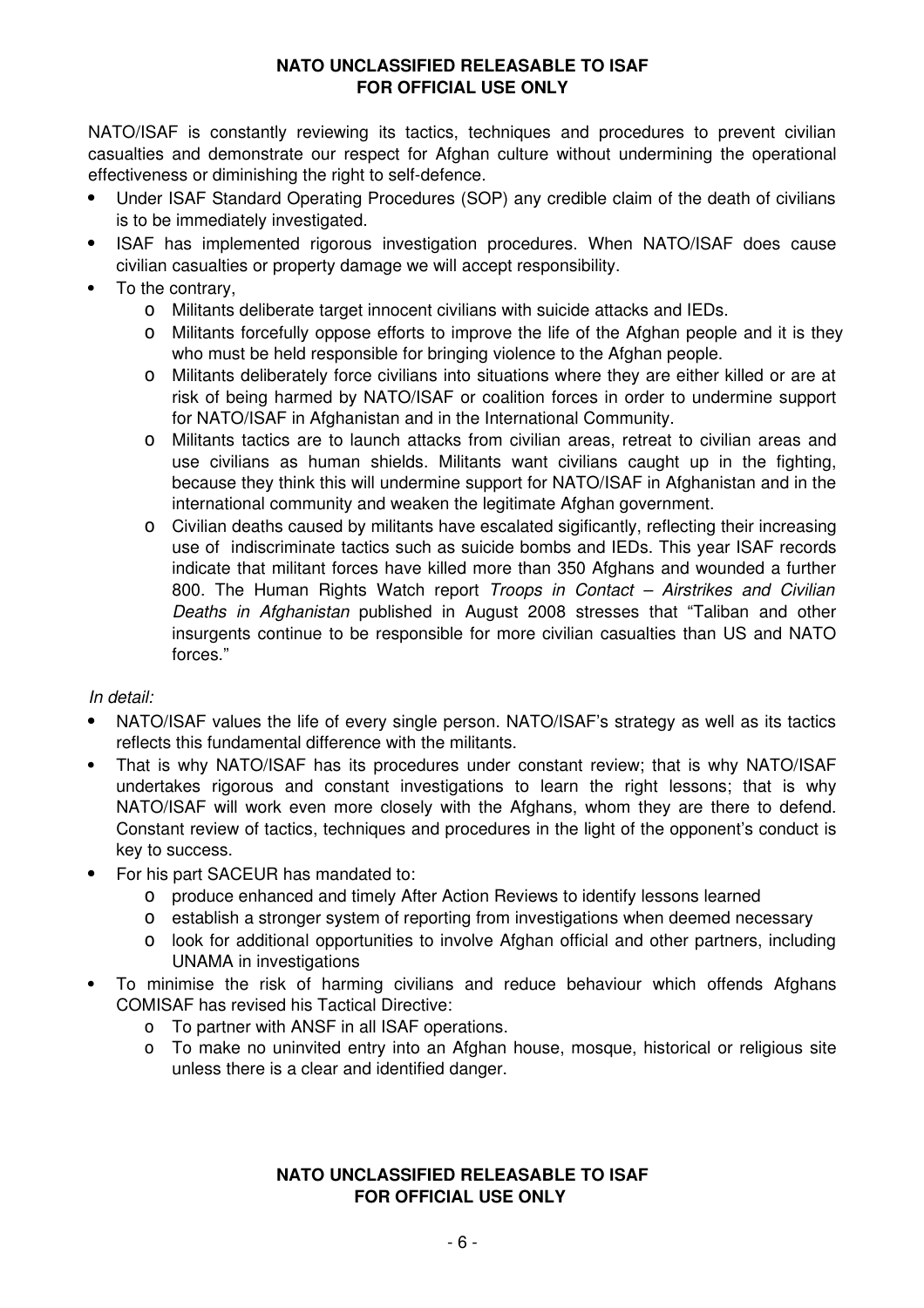- To demonstrate respect and consideration for Afghans, their culture, their customs, and Islam. To avoid insults, offensive gestures, unnecessary pointing of weapons, and reckless driving.
- To demonstrate proportionality, restraint, and utmost discrimination in the use of firepower -- making greatest possible use of precision systems.
- When taking fire from an Afghan house, on-scene commanders must satisfy themselves that every effort has been made to confirm that the Afghan facility does not shelter innocent civilians.
- To set the conditions to minimize the use of deadly force in Escalation of Force procedures against civilians through tactics, techniques, procedures and training.
- To acknowledge civilian casualties immediately and transparently investigate allegations rapidly.
- To establish a transparent methodology of civilian casualty reporting COM ISAF:
	- established a civilian casualties tracking cell monitoring incidents
	- systemized recording of allegations as well as resulting rebuttals and admissions
	- developed a two-tiered system of checking the validity of the allegation and conducting the actual investigation if the allegation was substantiated
	- enhanced battle-damage assessments at Regional Command level
	- defined modalities for improved ISAF HQ interaction with UNAMA on casualty reporting, in relation to the existing Regional Command – UNAMA interaction.
- ISAF is aware of differing assessments on the number of civilian casualties from different stakeholders. We have had constructive meetings with UNAMA with an aim to reconcile differing methodologies and set up firmer basis for cooperation.

# **4. Use of Airpower**

- Airpower in Afghanistan is used:
	- in support of ground forces, with specific need and in specific situations
	- on positively identified (P-I-D) enemy firing positions
	- upon request and approval by the ground commander.
- Airpower is vital to the defence of Afghanistan because:
	- it provides speed, maneuverability and range
	- the terrain impedes maneuver of troops and supplies
	- o the remoteness of locations hampers the use of ground forces
	- o it provides the most precise power projection available.
- Airpower is employed by ISAF under the strictest possible restrictions—if there is any reason to believe there are civilians present a strike will not occur.

# **5. NATO Support to the Afghan National Army (ANA)**

*The provision of direct support to the ANA is one of NATO/ISAF's key military tasks. NATO/ISAF has now fought alongside the ANA and is committed to providing continued direct support to it, through mentoring, training and equipment support.*

Building an effective ANA is critical to building a self-sustaining Afghanistan.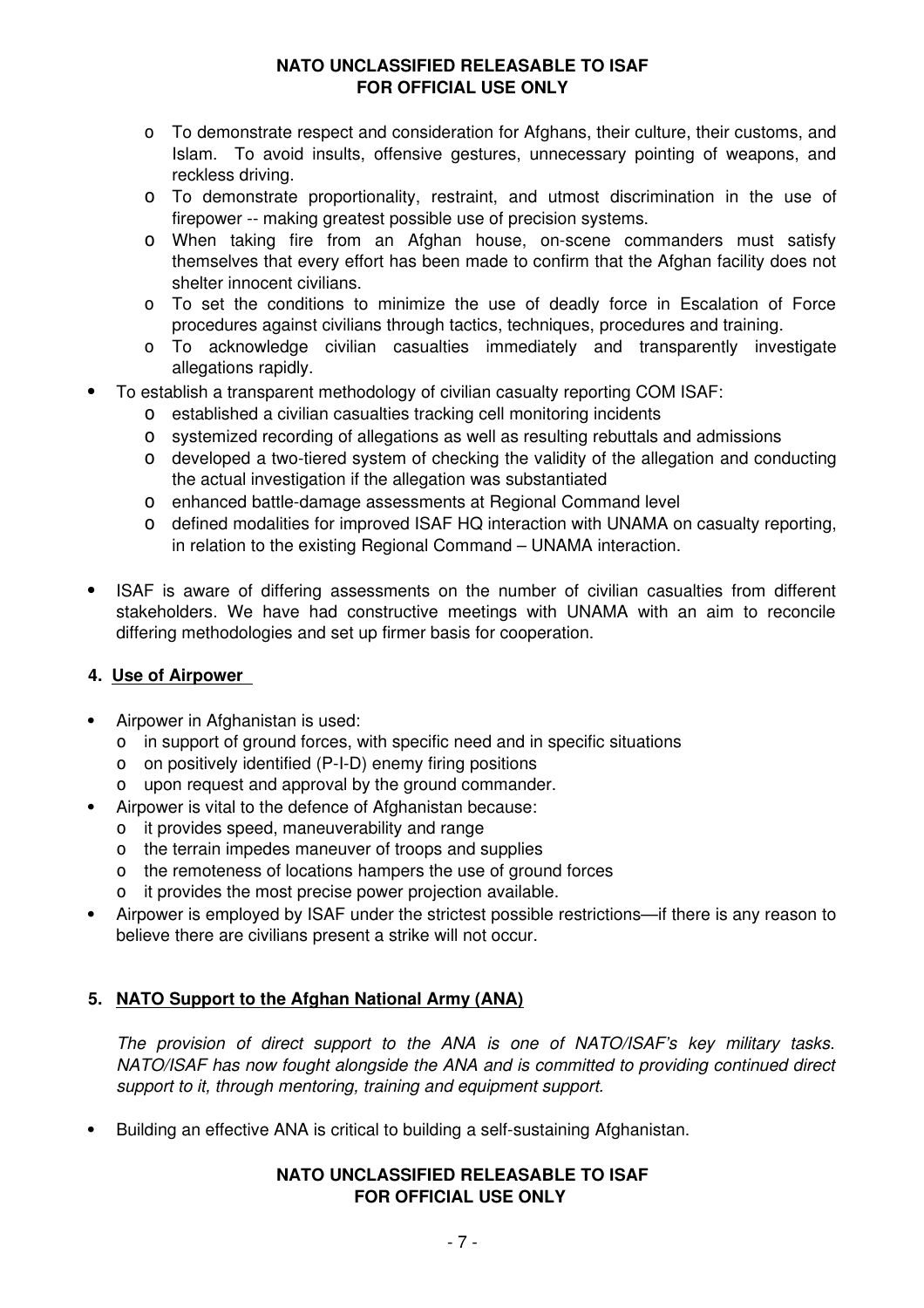- The US is the G8 lead nation for the development of the ANA and very significant progress has been made; further work is required to strengthen ANA mobility, combat support and combat service support.
- NATO's involvement with the ANA focuses more on its employment than its manning, initial training and sustenance. NATO assists the GIRoA to bring the ANA up to operating capability through the provision of Operational Mentor and Liaison Teams (OMLT).
- OMLTs provide a bridge from the collective training received in the Kabul Military Training Centre to field training. This training across the full spectrum of ANA unit activities includes ANA garrison functions and operational deployments. OMLTs deploy on operations in an advisory role.
- OMLTs provide the critically important conduit for liaison and command and control between ANA units and nearby ISAF/Coalition forces, while providing the ANA with essential combat enablers.
- As of September 2008, NATO has fielded 36 OMLTs, a shortfall of 23 from the 59 currently required. The Alliance is working to increase this number significantly to accommodate the proposed increases in the ANA. (These numbers do not reflect the non-ISAF U.S. commitments)
- The Afghan National Army is truly a "national" institution representing the entire country.
- The ANA is growing in strength and capability every day. As of August 2008, the ANA is manned at over 66,000 (83%) personnel, many of whom are conducting operations side by side with ISAF forces.
- For the remainder of 2008, it is planned to increase the monthly training output from approximately 2,000 to 4,000. The authorized strength of the ANA has been increased to approximately 70,000 in 2008, with additional increases planned to 80,000 by 2009, and 122,000 by 2013.
- The Afghan MoD has proposed expanding the ANA to 122,000 by 2013. This expansion will require increases in the ISAF OMLT commitment, forecasts and plans of which are currently under development.
- Successes in combat operations in which the ANA participated in a leading role encompass all five ANA Corps. As of September 2008, ANA is involved in over 70% of all ISAF operations and has led the planning and execution of 60% of the 200+ planned operations this year.
- Additional OMLT requirements are being reviewed to address the planned increase of the ANA to 122,000.
- The establishment of an ANA Air Corps (ANAAC) has further contributed to the overall capability of the ANA.
- Since January 2008, ANAAC Cargo lift has increased from 9,000 Kg to 37,450 Kg in July. Sorties have increased from 107 total FW/RW to 695 in July, while passenger lift increased from 2,368 to 8,513 in the same period.
- In 2008, four Mi-17s, six Mi-35s, and 2 An-32s are being delivered, and the ANAAC have conducted their first fixed-wing and point-of-injury MEDEVAC flights.

### **ANA Trust Fund**

 Established to cover the transportation and installation cost of the equipment donations, the purchase of equipment, the purchase of services for engineering and construction projects, and in/out-of-country training.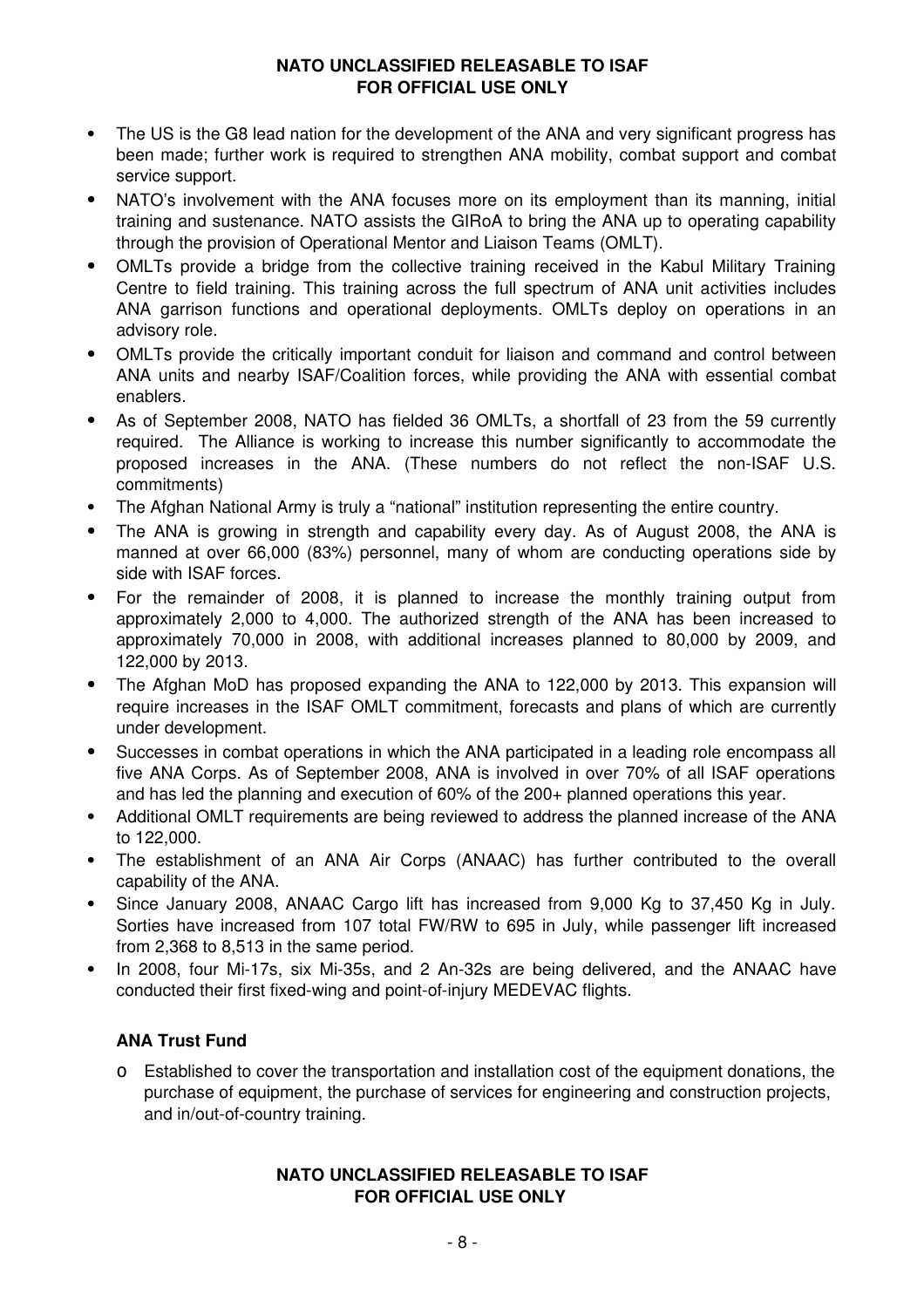Contributions as of 5 Sep 08

| Total                   | <b>Donated</b> | Used           | Remaining              |
|-------------------------|----------------|----------------|------------------------|
|                         | 7,118,593 Euro | 2,338,299 Euro | 4,780,296 Euro balance |
| Transportation          | 1,338,299 Euro | 1,338,299 Euro | U.                     |
| Purchase of Equipment   | 5,104,295 Euro | 1,000,000 Euro | 4,104,295 Euro         |
| Training                | 100,000 Euro   |                | 100,000 Euro           |
| Infrastr. & Engineering | 576,000 Euro   |                | 576,000 Euro           |

 The zero transportation balance is critical because none of the donations can be shipped to Afghanistan. For example, the Czech Republic has graciously donated six transport helicopters. There is no funding available to ship these to the ANA.

#### **6. Kajaki Dam Project**

In a unique joint operation, the Afghan National Security Forces and ISAF successfully delivered a new turbine to Kajaki Dam in Helmand province. The project, supported by the GIRoA, is one part of the international community's effort towards redevelopment in the southern region. The result will be a much needed increase in capacity to generate electrical power.

#### **7. ISAF support to Voter Registration and Elections**

- Presidential and Provincial Council elections are scheduled for mid-August 2009, with parliamentary elections set for mid-September 2010.
- The Government of the Islamic Republic of Afghanistan with the Independent Electoral Commission (IEC) is planning for the elections in conjunction with the Afghan National Security Forces as the leading security force. ISAF is supporting, within means and capabilities, ANSF planning, coordinating and executing security for the voter registration process during the period of October 2008 to February 2009 timeframe. The basic concept is that ISAF will provide third-line security, backing up the Afghan National Police and Army in supporting this Afghan-led process. A security plan was signed by the chairman of the Afghan Independent Election Commission along with representatives from the MoI, MoD, and ISAF on 24 Aug 08.

### **8. AWACS capability in support of ISAF**

- The provision of the AWACS capability for the ISAF mission was requested by COM ISAF. SACEUR has supported this request and recommended the deployment of NATO AWACS in support of ISAF.
- There is a requirement to help control the increasing amount of air traffic there and ensure flight safety for both military and civilian aircraft. The NATO AWACS is one possible means of providing such a capability.
- NAC approval is required for the deployment of AWACS outside of NATO territory. NATO's political authorities will consider this potential employment of AWACS for ISAF once a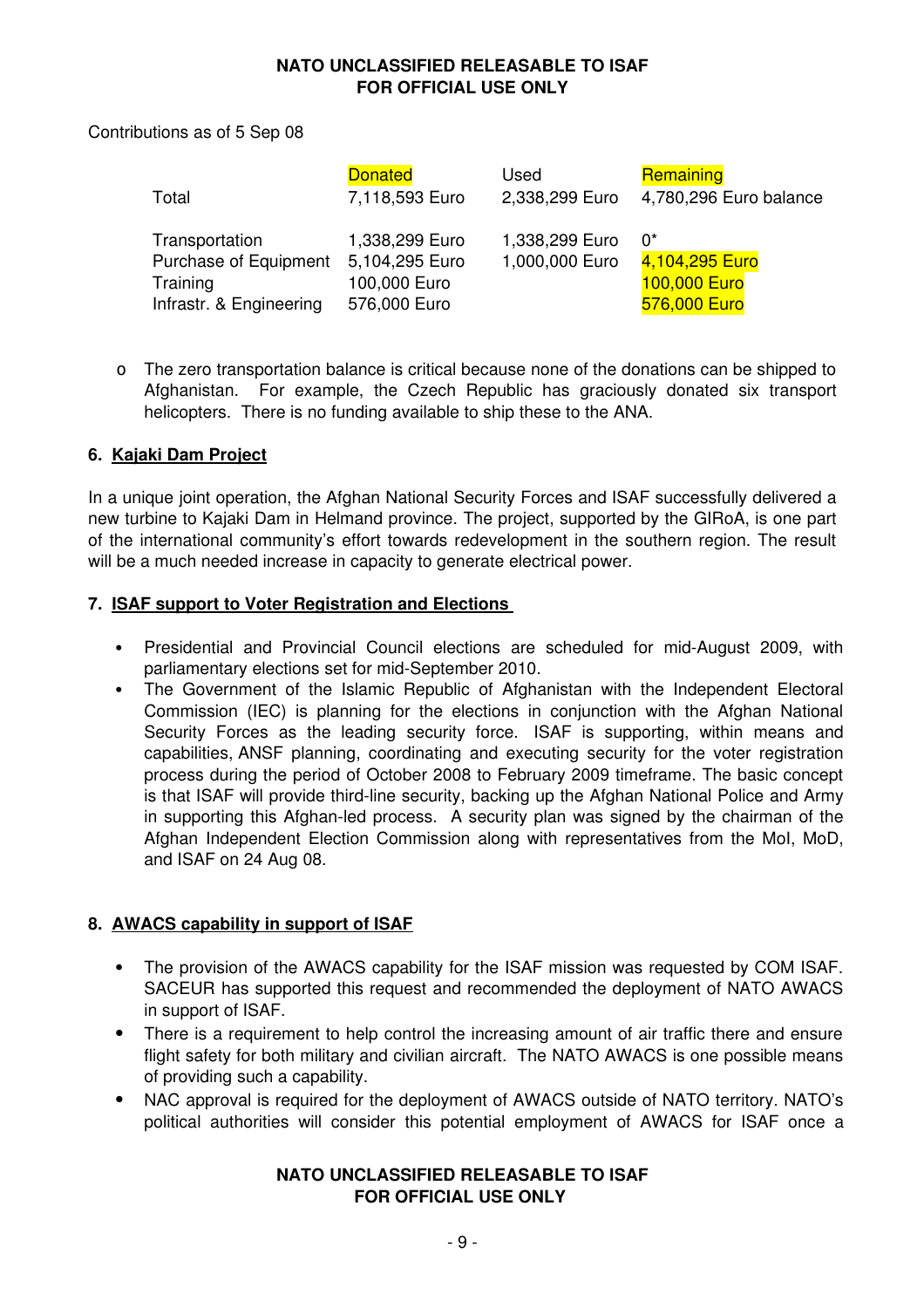consolidated military advice from the Military Committee is received. The process is likely to take several weeks.

#### **9. The Role of Pakistan**

*'Increased cooperation and engagement with Afghanistan's neighbours, especially Pakistan' is one of the four guiding principles laid down in the strategic vision statement for the ISAF mission as agreed at the Bucharest Summit by NATO Heads of State and/or Government in April 2008.*

*NATO/ISAF recognizes the desire of the democratically-elected Government of Pakistan to come to negotiated agreements with militants. NATO/ISAF is concerned, however, that any agreements should not contribute to a deterioration of security inside Afghanistan.*

*NATO/ISAF fully respects the sovereignty of Pakistan. NATO/ISAF has every right, however, to address issues which might diminish security in Afghanistan, and put its military and civilian personnel at risk.*

*Besides its political contacts with Pakistan, NATO continues to engage in military to military contacts in the framework of the Tripartite Commission, in which ISAF, Afghanistan and Pakistan are represented. NATO/ISAF is currently enhancing its military liaison presence in Pakistan to strengthen communication and coordination. Whatever happens in Pakistan, efforts to curtail cross-border support to insurgents must continue.*

*Pakistan also plays an important role in the logistics support of the ISAF mission. Land lines of communication through Pakistan are used extensively by ISAF nations, and NATO is working with the Pakistani authorities to finalize a Transit Agreement.*

- Afghanistan and Pakistan are confronted by a common enemy that does not respect the border. The cross-border movement of this enemy is a particular concern that makes constructive engagement between Afghanistan, Pakistan and ISAF essential.
- President Karzai and President Zardari have vowed to work together towards durable peace.
- MOFA Spanta and MOFA Qureshi announced an agreement to hold joint mini jirga in early October in Islamabad.
- Military coordination is primarily pursued through the **Tripartite Commission**, comprising senior military representatives from Pakistan, Afghanistan and NATO/ISAF.
- In August COMISAF, GEN Bismullah Khan (ANA CSA), GEN Kayani (PAK CSA) held the first Tripartite meeting since Nov 2007 in Bagram, Afghanistan and agreed to continue to meet.
- Its four main areas of cooperation are intelligence sharing, border security, counter IED and information operations initiatives. Practical joint coordination measures and procedures have been added as the primary focus.
- Progress is being made in initiating joint border patrols and in improving cooperation at the tactical level.
- A Tripartite Joint Intelligence Operations Centre (T-JIOC), located within HQ ISAF in Kabul, has been established and staffed jointly by officers from the ANA, Pakistan Army and ISAF.-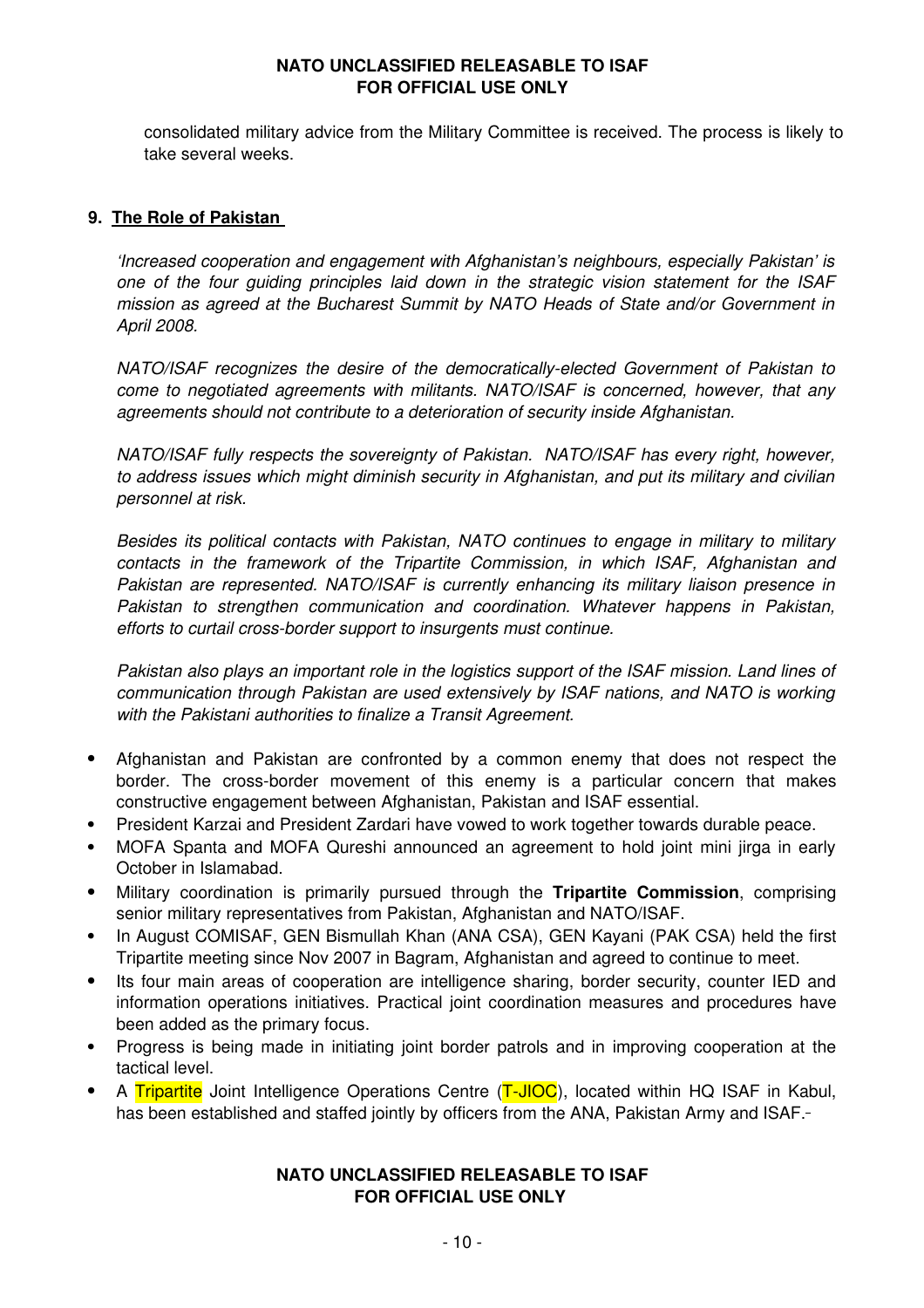- The first joint border coordination centre (BCC) was inaugurated in the Torkham (Khyber) area on 29 March 2008. The next two BCCs are being constructed at Lwara Pass in Paktika and Nawa Pass in Kunar (TBC this calendar year).
- NATO and the Allies are aware of the volatile security situation in Pakistan's Federally Administered Tribal Areas (FATA) Baluchistan and Northwest Frontier Province. The number of cross border incursions from Pakistan to Afghanistan continues to be monitored. **Only if pressed:** ISAF forces are frequently fired at from inside Pakistan, very close to the border. In some cases defensive fire is required, against specific threats. Wherever possible,
- such fire is pre-coordinated with the Pakistani military. NATO calls on Afghanistan's neighbours to act resolutely in support of the Afghan Government's efforts to build a stable Afghanistan with secure borders.
- NATO looks forward to deepening the engagement with Afghanistan's neighbours, particularly Pakistan.
- NATO/ISAF is currently enhancing its liaison arrangements in Pakistan to strengthen coordination and communication with Pakistan's military authorities.
- NATO and the Pakistani Government are continuing their discussions on the development of a transit agreement which will formalize arrangements whereby Allies and other nations participating in ISAF to transport equipment to the ISAF theatre through Pakistan's territory.

# **10. Launch of Operation TOLO**

*OP TOLO will begin on 1 November 2008 and will consolidate and build on the achievements of OP SHAMSHIR. It is an ISAF/ANSF framework operation under which focused security operations will be conducted in conjunction with wider R&D, as well as governance activities. ISAF will operate in partnership with the ANSF and International Community to synchronise efforts across all lines of operation.*

- During OP TOLO, ISAF/ANSF operations will aim at isolating/separating the insurgents from AFG popular support. It also aims to degrade insurgent capability and increase support to GIRoA, ANSF and ISAF among the AFG population.
- OP TOLO aims at expanding GIRoA governance. During OP TOLO, the GIRoA will further implement progressive sub-national governance to support coordinated and focused reconstruction efforts.
- ISAF will build ANSF capacity and capability by developing flexible and continuous planning cycles that take advantage of the ANSF involvement in the planning and execution of focused operations. This will promote continued close partnership with the ANA to develop their ability to plan and lead independent counter insurgency operations.
- ISAF support to develop the ANP will enable it to mature into a capable and credible force able to exercise responsibility for local and border security. This is essential to enabling GIRoA and international community support for coordinated and focused R&D. ISAF will continue to complement and support ANP in selected areas within our focused operations.

### **11. US Command and Control (C2) arrangements**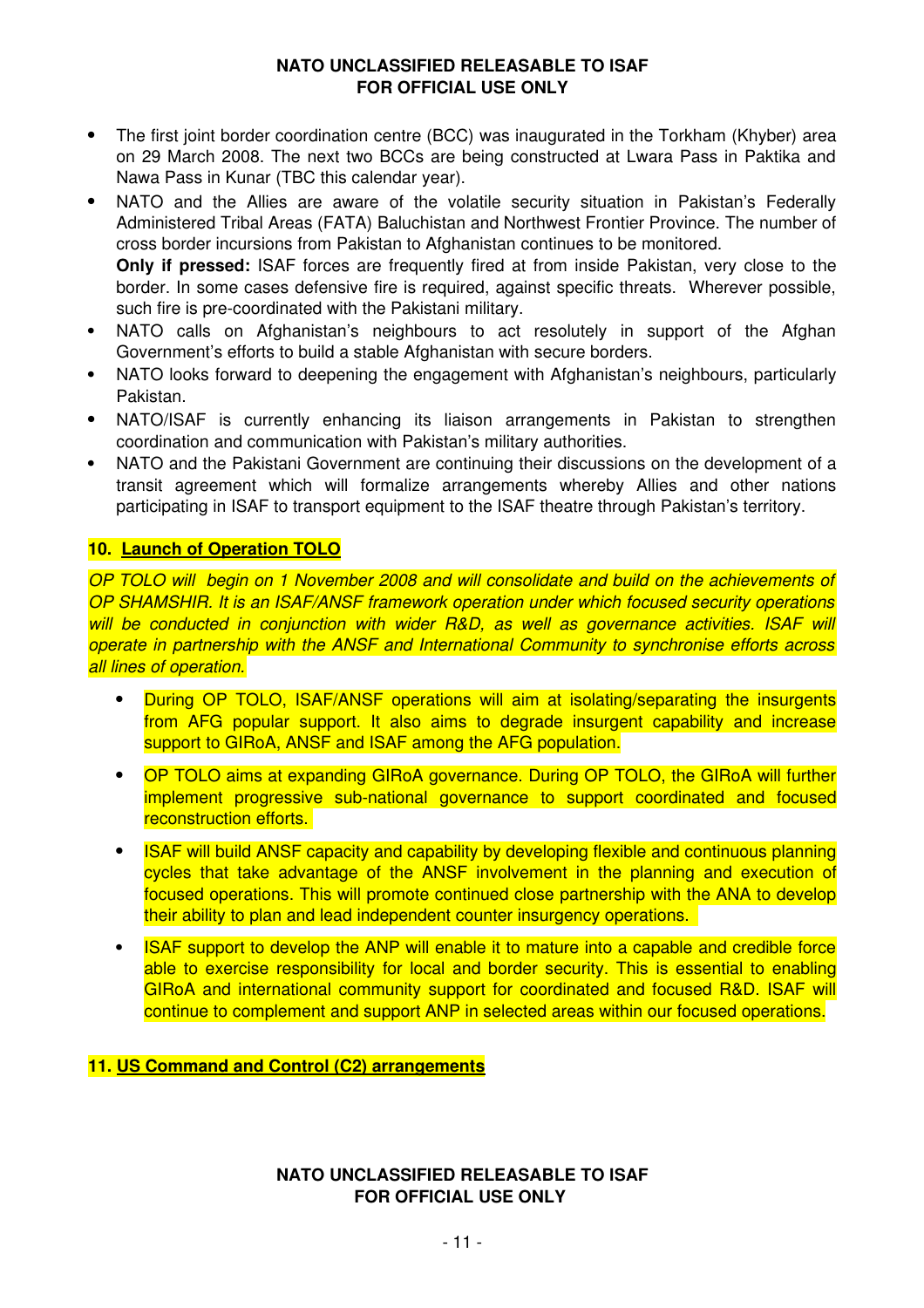- We/NATO/ISAF have noted the US decision to appoint GEN McKiernan as Commander, US Forces Afghanistan.
- We welcome this initiative which will enhance coordination between international military forces in Afghanistan and thus enable us to work more closely and effectively in support of the ANSF.
- This decision neither changes the ISAF mandate, nor merges the ISAF mission with the USled Operation Enduring Freedom. As US authorities have stated, OEF will continue to conduct counter-terrorism (CT) and detention operations under a separate mandate. The change of US C2 arrangements do not bring CT and detention operations under GEN McKiernan or ISAF.
- This amendment to the command relationships will enable the ANA operational mentoring element of the ISAF mission and the OEF-led ANA training mission under Combined Security Transition Command-Afghanistan (CSTC-A) to work even more closely and effectively. This will be increasingly important as the ANA grows in size and capacity.
- In addition, US forces under OEF regularly provide support to ANSF and ISAF forces as theyconduct security operations across the country. This decision will enable GEN McKiernan to coordinate and direct all these forces more effectively.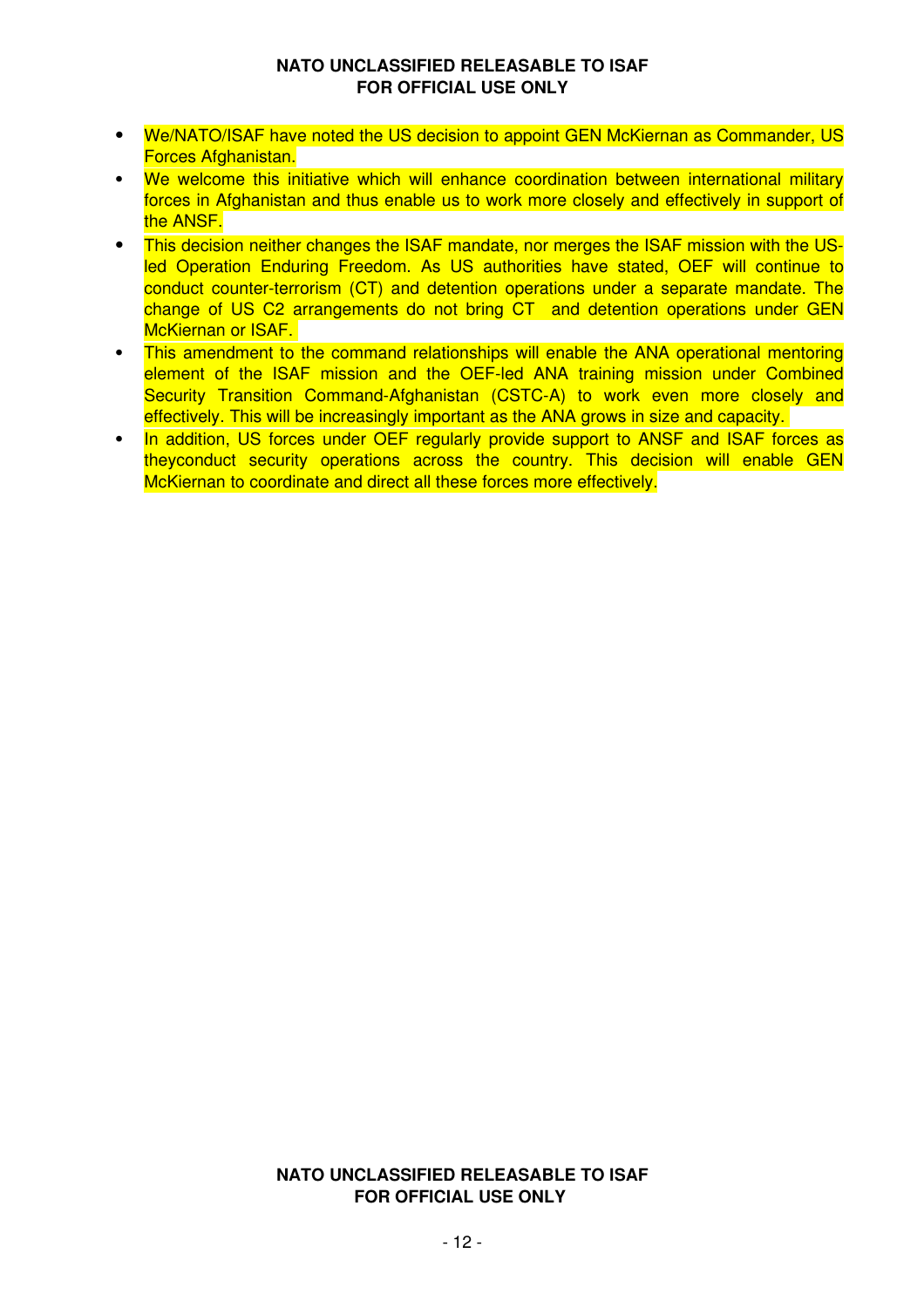# **SECTION II – ENDURING ISSUES**

#### **12. NATO/ISAF Mission**

*In support of the Government of the Islamic Republic of Afghanistan, NATO/ISAF's mission is to help create a secure and stable environment for the people of Afghanistan.* 

- NATO's strategic objectives are the extension of government authority across Afghanistan; the development of the Afghan Government structures necessary to maintain security across the country without the assistance of international forces; the establishment of a stable and secure environment in which sustainable R&D has taken hold; and the promotion by the Afghan Government of democracy, human rights and the rule of law.
- The NATO-led ISAF mission is to assist the GIRoA in the establishment and maintenance of a secure and stable environment, with full engagement of ANSF, in order to extend government authority and influence, thereby facilitating Afghanistan's reconstruction and stability.
- ISAF shall work in conjunction with the international community in an integrated approach to advance the three pillars of security, governance, and development as specified in the Afghan National Development Strategy (ANDS). ISAF will lead the security effort and will support the governance and development efforts.
- To carry out this mission, ISAF will conduct security and stability operations in coordination with Afghan security forces and will provide support to the Government and International Community in Security Sector Reform, including mentoring, training and operational support to the Afghan National Army.
- NATO/ISAF, within its means and capabilities, will assist the Afghan National Police and provide support to the Afghan Authorities with their National Drug Control Strategy, as well as security assistance to judicial reform initiatives. This will be done in close coordination and consultation with the EU and the respective G8 Partner Nations, mainly the US and Germany as key partner nations in the Police Sector Reform.
- NATO/ISAF's Rules of Engagement are robust and entirely appropriate for the challenges faced.
- NATO has the strategy and forces to succeed over time.

**If asked:** However, we could achieve the mission much faster and more efficiently with more. To that end we are constantly re-assessing the capabilities required to achieve the political goal and to mitigate any shortfalls.

### **13. Operation Enduring Freedom (OEF)**

*The US-led Coalition continues to operate under OEF authorities. There are three primary areas of operation which include training and equipping of the Afghan National Army and Afghan National Police, contributing to Afghanistan's R&D, and conducting counter-terrorism operations. OEF operates under a separate mandate to that of ISAF.*

 ISAF and OEF forces maintain close coordination and deconfliction to maintain the distinction and mutual support between the two missions.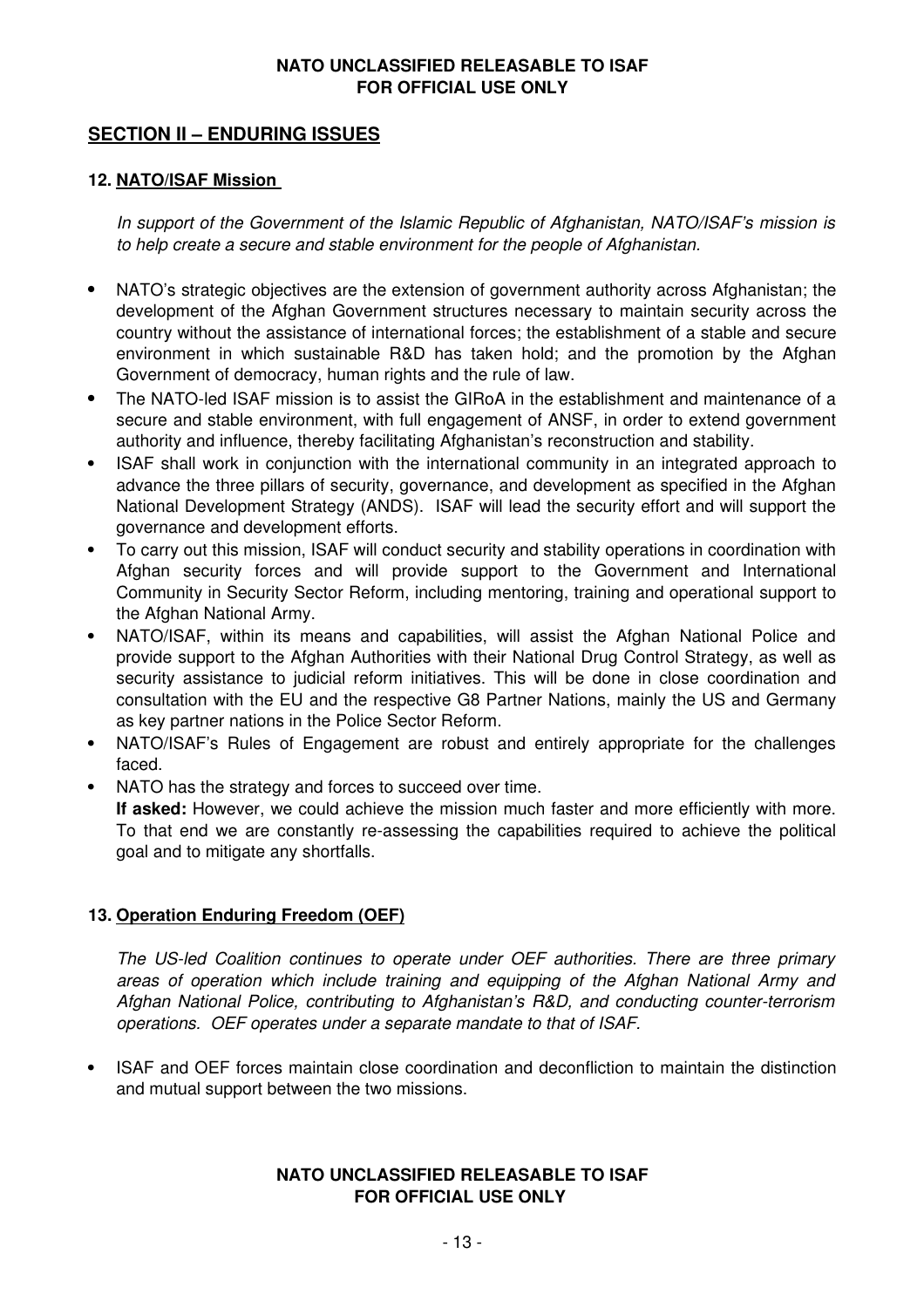#### **14. NATO - Afghanistan Strategic Relationship**

*NATO has developed a programme of cooperation with Afghanistan, aimed at building a partnership-type cooperation to complement ISAF's operational role. This programme is yet further evidence of NATO's enduring commitment to Afghanistan.*

- The Joint NATO-Afghanistan Declaration was signed on 6 Sept 2006 by NATO Secretary General and President Karzai in Kabul.
- The programme works under the guiding principle of Afghan ownership. It will be closely coordinated with other relevant international actors.
- The cooperation programme focuses on defence reform, including but not limited to, democratic control of the armed forces, defence planning and interoperability. NATO now has considerable experience to share with Afghanistan in this field.

### **15. ANA Donation Programme (as of August 2008)**

NATO equipment donations programme in support of the ANA started in summer 2006 building on previous achievements on bilateral basis.

NATO works in support of the G8 lead nation (USA) sponsoring the overall ANA training and equipping programme through Combined Security Transition Command - Afghanistan (CSTC-A).

SHAPE coordinates equipment donations on behalf of ISAF contributing nations.

#### **Equipment donations completed:**

| <b>Bulgaria</b>       | mortars and ammunition                                            |
|-----------------------|-------------------------------------------------------------------|
| Canada                | small arms, ammunition and equipment                              |
| <b>Czech Republic</b> | helicopters                                                       |
| Estonia               | small arms and ammunition                                         |
| Finland               | field telephones and generators                                   |
| Germany               | blankets, clothing and equipment                                  |
| Hungary               | small arms and ammunition                                         |
| Lithuania             | ammunition                                                        |
| Luxemburg             | individual body armour and helmets                                |
| Montenegro            | small arms and ammunition                                         |
| Slovenia              | small arms, mortars and ammunition                                |
| Switzerland           | fire trucks, spares and training                                  |
| Turkey<br>supplies    | howitzers and ammunition, clothing equipment and military academy |

Further offers of equipment are under consideration by: Bulgaria, Czech Republic, Denmark, Estonia, France, Greece, Latvia, Norway, Poland, Romania, United Kingdom.

#### **16. Ongoing Operations – Operation SHAMSHIR**

*ISAF will sustain its operations over the coming months. With the forces available now, and arriving in theatre in future months, ISAF will build upon its previous successes. Although the insurgents remain a tactical threat in the South and the East, with continued NATO/ISAF and*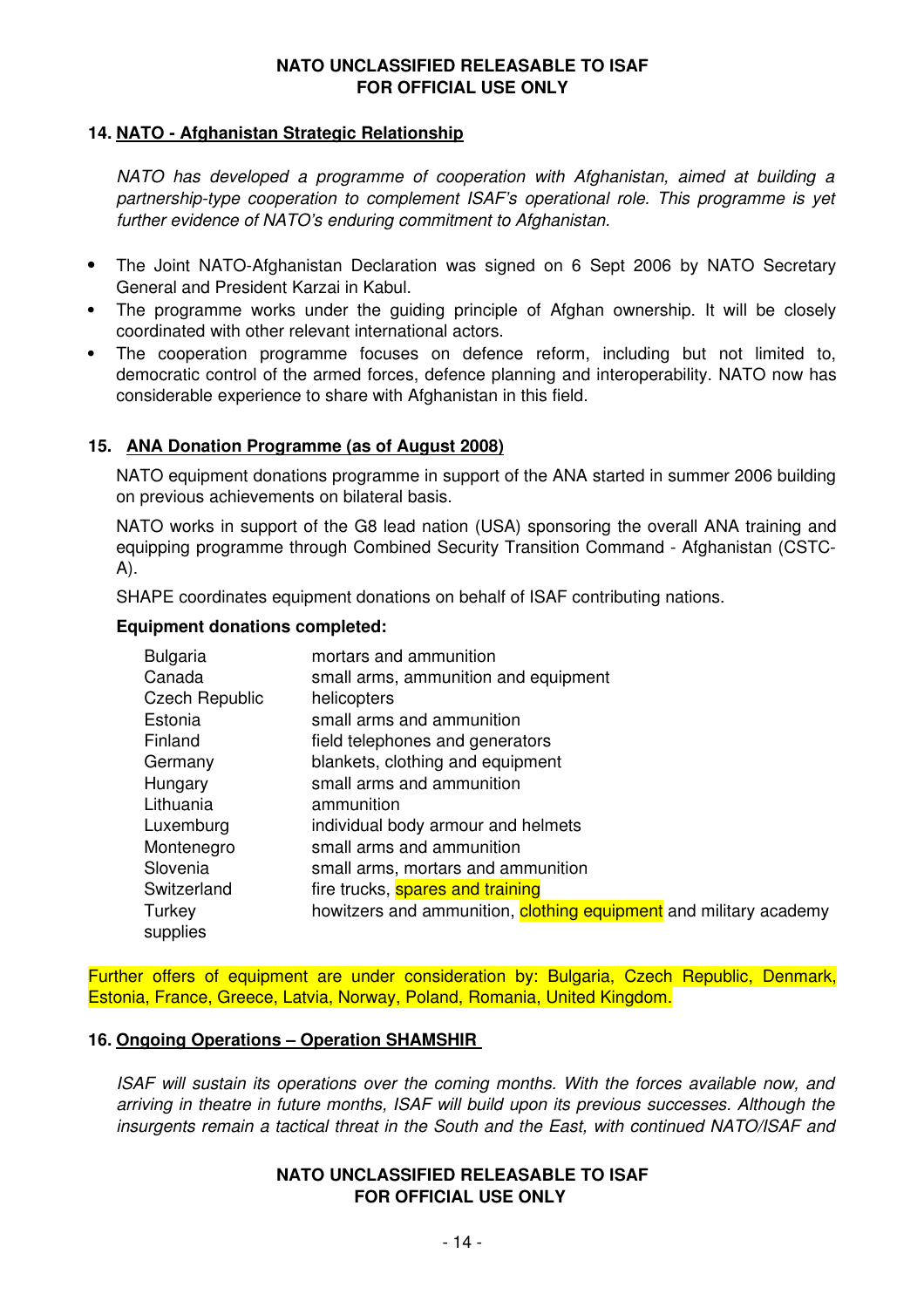*ANSF engagement they do not pose an overall threat to the country.* 

*Operation Shamshir (or 'Longsword') is the name given to the overarching operational framework for ISAF and ANSF operations from March 2008 onward.* 

- Op Shamshir is the follow-on framework operation to operations Now Ruz and Pamir.
- The focus of Op Shamshir is to maintain pressure on the militants in order to interrupt their ability to re-arm, re-equip and re-group during the upcoming period.
- Op Shamshir will support the further expansion of GIRoA governance and further separate the militants from the population.
- Op Shamshir is an ISAF-ANSF framework operation under which focused security operations will be conducted in conjunction with wider R&D, as well as governance activities.
- Op Shamshir, like Ops Now Ruz and Pamir before, will allow NATO/ISAF to continue to focus on the provision of security in order to permit reconstruction and development to take place..
- Op Shamshir is a combined ISAF-ANSF operation. The Afghan Ministry of Defence was fully involved in its planning and will participate throughout the conduct of the operation.

# **17. The Role of Iran**

*The Islamic Republic of Iran and the Islamic Republic of Afghanistan maintain diplomatic relations. Both the GIRoA and the Government of the Islamic Republic of Iran repeatedly indicated that they will pursue the development of stable and trustful relations.*

- Weapons with Iranian markings have been intercepted on Afghan territory.
- NATO/ISAF has no direct evidence of Iranian government involvement.
- NATO/ISAF is monitoring the situation.

### **18. The Role of the Russian Federation**

*ISAF-related United Nations Security Council Resolution (UNSCR) 1386 encourages "neighbouring States and other Member States to provide to ISAF such necessary assistance as may be requested, including the provision of over flight clearances and transit".*

- Discussions between NATO and the Russian Federation are taking place in the framework of UNSCR 1386 and subsequent resolutions, and under the umbrella of the NATO-RUSSIA Council (NRC).
- The main elements of these discussions are arrangements for air and land transit of ISAFbound (not just NATO) non-lethal military equipment (not personnel) through the Russian Federation in support of the ISAF mission, as well as further cooperation to train police and counter-narcotics officers from Afghanistan and Central Asia in Russia and Central Asia.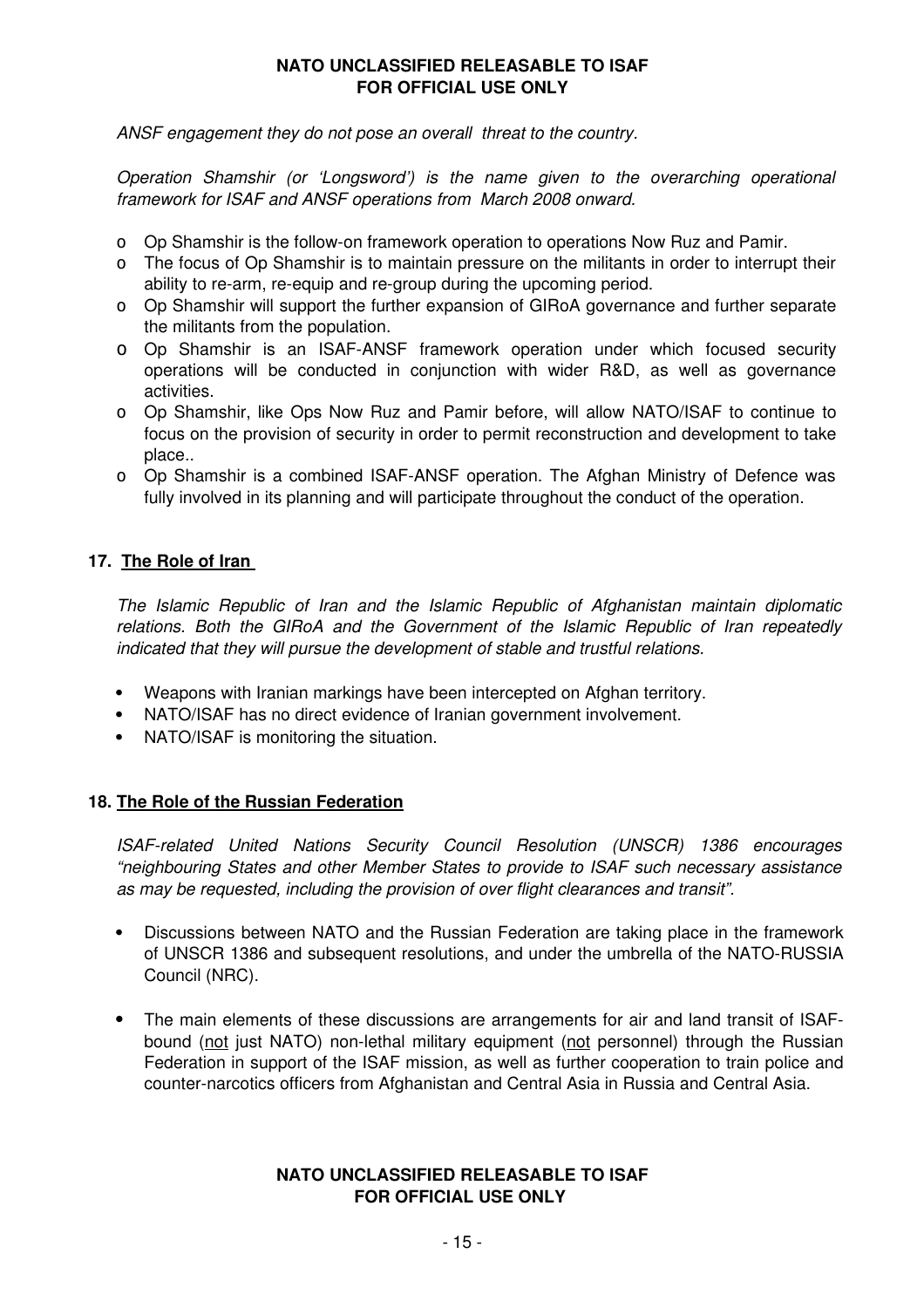- Discussions are still ongoing and have not been affected by the state of NATO-Russia relationship. Both NATO and the Russian Federation have an interest in a stable and secure Afghanistan.
- While Russia's offer was formalized at the Bucharest Summit in April 08, NATO or ISAF contributors have not yet had a possibility to avail themselves of it, given the need for similar arrangements to be in place with Central Asian partners which are also on the Northern route to AFG.NATO continues its consultation with the transit states concerned (Ukraine, Kazakhstan, Uzbekistan and Turkmenistan).

# **NOTE:**

- Any talk of stationing or deploying Russian military assets in Afghanistan is out of the question and has never been the subject of any considerations.
- Nothing will take place on the territory of Afghanistan that has not been discussed with and agreed by GIRoA.

# **19. Afghan National Police (ANP)**

- $\overline{\phantom{a}}$ *Police reform is one of the most critical issues for Afghanistan's security and stability and even greater efforts are needed in this vital area. Law enforcement is a supporting task for ISAF.*
- The overall development of the ANP continues to lag behind that of the ANA although it is trending upwards. The current staffing plan of the MoI allows for 82,000 ANP.
- The Afghan National Auxiliary Police (ANAP) was introduced in some high risk provinces as a temporary structure and extended until 1 October 2008 to be absorbed as appropriate in the ANP after that time, see also para 14.
- The high number of ANP casualties in 2007 more than 1,000 ANP were killed in action and 1,400 wounded (source: Spokesperson AFG MoI) - underlines the urgent need for better training, equipment and tactical employment.
- ANP presence and policing performance need to be strengthened and the infrastructure by which pay and benefits are administered must be improved.
- To better coordinate the efforts of the main actors in the field of police reform, the Combined **International Police Coordination Board (IPCB**) was formed. The board consists of representatives of the Combined Security Transition Command Afghanistan (CSTC-A), EUPOL, UNAMA and the Afghan Ministry of the Interior. It meets once a month under the chairmanship of the Afghan Minister of Interior.
- CSTC-A launched the initiative of **Focused District Development (FDD)** whose main objective is to create secure areas and to build on them. The police corps of selected districts is now undergoing training in Regional Training Centres.
- **Afghan National Civil Order Police (ANCOP),** trained by US International Narcotics and Law Enforcement Agency (INL) and Germany, replaces the regular police in selected districts on a temporary basis until they complete their training and return with full equipment.
- ANCOP, a 'gendarmerie' type police force, has an authorised strength of 5,365 personnel. 30% have been assigned so far. Eight urban battalions and 11 patrol battalions will be fielded.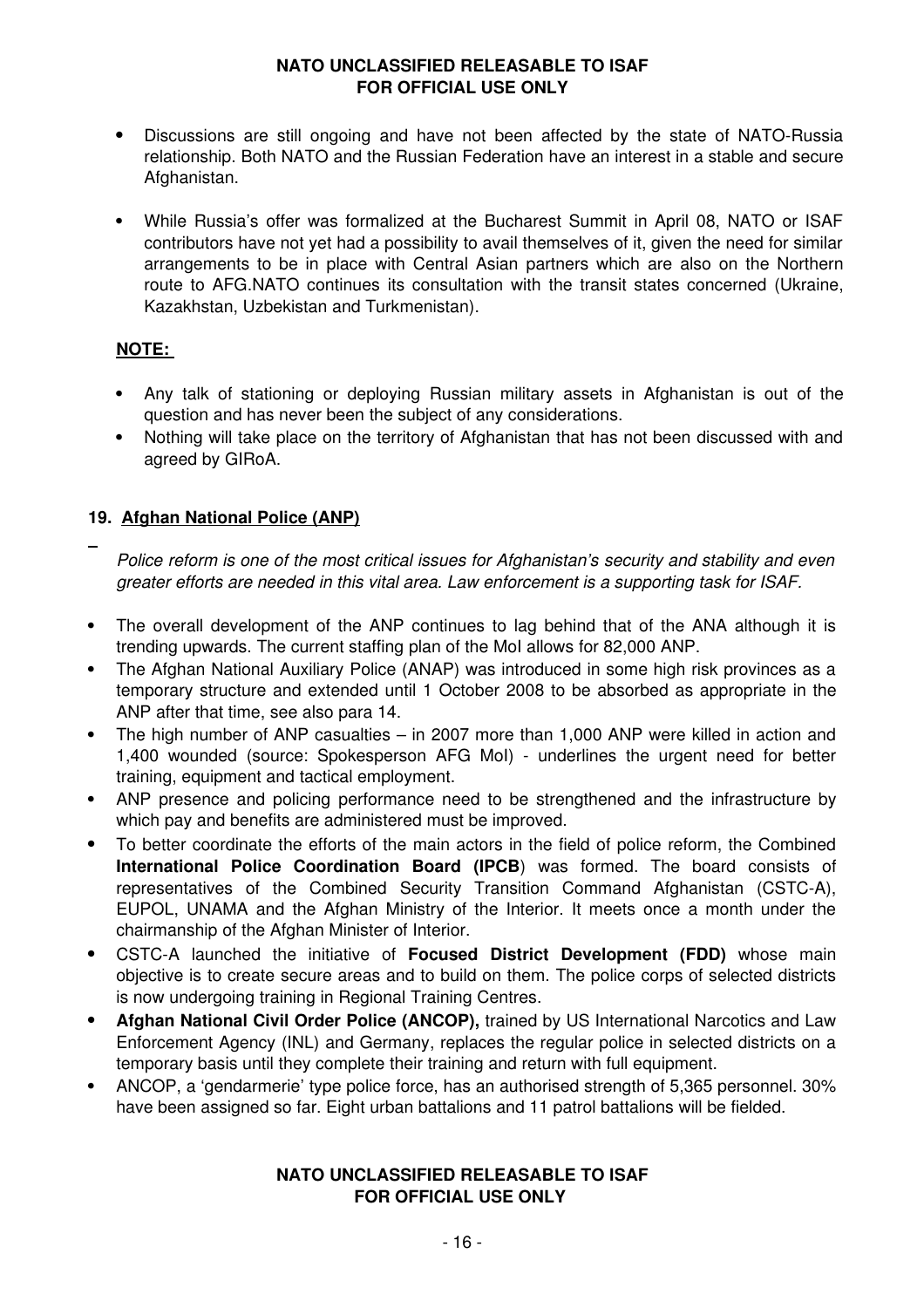### **20. NATO/ISAF Support to Counter Narcotics Activities**

*Counter Narcotics is a law enforcement matter for the Afghan authorities. NATO/ISAF supports the Government's National Drug Control Strategy (NDCS).* 

*The security threats presented by the narco-economy, including links between the insurgents and the drugs trade, are evident. Consequently, NATO/ISAF is working to maximize its support to counter narcotics operations in accordance with the provisions of the ROE and the OpPlan. For details see MOC(2007)ML0006 of 28 August 2007 Media Lines on Counter-Narcotics (NATO UNCLASSIFIED, on e-prime WG.7).*

- The GIRoA has the lead on Counter-Narcotics, supported by the G8 lead nation UK.
- The Afghan National Drug Control Strategy (NDCS) defines four priorities: targeting the trafficker; providing alternative rural livelihoods; reducing demand and developing state institutions.
- NATO/ISAF provides assistance to the Afghan authorities' counter narcotics operations through training, intelligence and logistics, and in-extremis support, as appropriate. NATO/ISAF also helps the Afghan government to explain its counter narcotics policy to its people. If necessary for counter narcotics officials under attack, military support is possible if they are in imminent danger.
- ISAF support of Afghan Government counter narcotics programmes includes:
	- sharing of counter narcotics information through the Intelligence Fusion Cell, which brings ISAF together with Operation Enduring Freedom (OEF), Afghan authorities and other key international community actors;
	- developing command and control procedures for effective liaison, co-ordination and deconfliction with the Afghan National Security Forces and the OEF Coalition;
	- supporting the Government's counter narcotics information campaign with a range of activities, including television and radio advertisements;
	- o training Afghan national security forces:
	- providing emergency support, such as medical evacuation, to Afghan army forces conducting counter-narcotics operations;
	- providing logistical support to international community actors, such as the international counter-narcotics agencies, as well as Afghan counter-narcotics personnel and forces.
- NATO is committed to fully implement its counter narcotics tasks as outlined in the current ISAF mandate.
- The UNDOC reported in August that the number of poppy free provinces had increased from 13 in 2007 to 18 (out of 34). The number of poppy-free provinces has increased for the second year running. Opium cultivation has fallen by 19% nationwide, to its lowest level since 2006.
- Counter narcotics experience in other countries shows that it takes a sustained commitment for many years to minimise narcotics production. There is no simple answer to how long the Afghan counter narcotics battle will last.

### **21. Comprehensive Approach / Paris Conference**

 Operational experience, particularly in Afghanistan and Kosovo, demonstrates that today's challenges require a comprehensive approach by the international community, involving a wide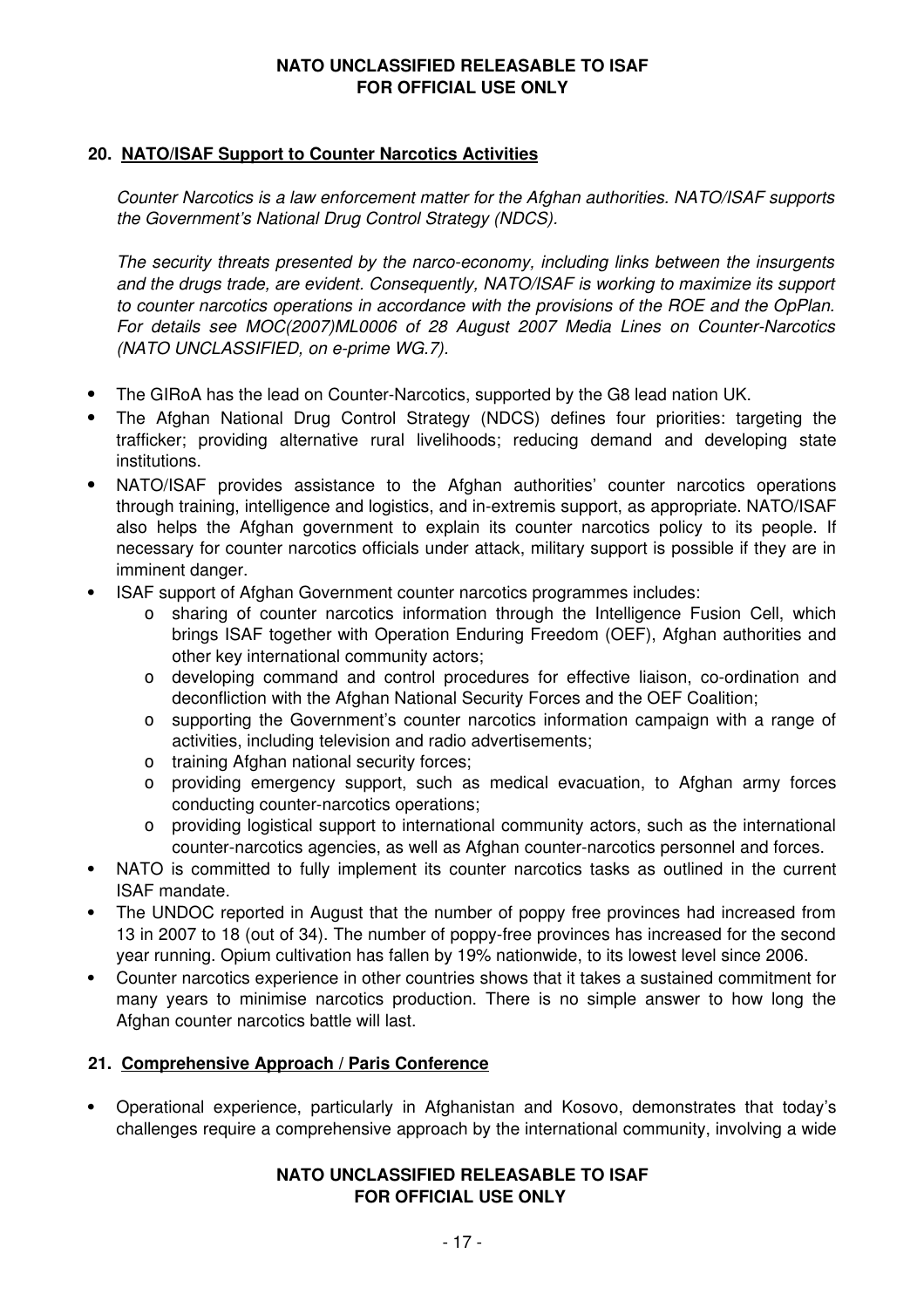spectrum of civil and military instruments, while fully respecting mandates, autonomy and decisions of all actors.

- To support a wider comprehensive approach the Alliance is situating its planning and operations in a wider framework, recognizing that the provision of security is linked to the pursuit of good governance and reconstruction and development.
- What is required now is to ensure a greater degree of effective coordination within NATO at all levels, and better co-operation with other actors in order to complement and mutually reinforce each other's efforts to achieve common goals.
- Against this background, NATO Heads of State and Government at the 2006 Riga Summit and re-affirmed at the Bucharest Summit called for the development of pragmatic proposals to improve the coherent application of NATO's own crisis management instruments, as well as practical co-operation at all levels with partners, the UN and other relevant International Organizations (IO), Non Governmental Organizations (NGO), and local actors in the planning and conduct of ongoing and future operations, wherever appropriate.
- The Paris Conference of 12 June 2008 demonstrated the solid and long-term commitment to Afghanistan of the International Community. The Afghan National Development Strategy (ANDS) embodies the priorities that the Afghans set for themselves to further develop their country in the next five years. This achievement by the Afghans and for the Afghans is a sound example of progress since 2001. It provides a roadmap to fulfilling the vision of the Afghanistan Compact, which remains the basis for our efforts.

### **22. Reconstruction and Development (R&D)**

*NATO/ISAF role is to create the security conditions conducive to the R&D efforts of GIRoA, donors and development actors. NATO/ISAF's own R&D efforts are synchronised to support short-term needs and the longer-term strategies and programmes of the GIRoA.*

- NATO/ISAF works with key international players in the development community to facilitate R&D priorities identified by the Afghans themselves. This is done under the auspices of the Afghan National Development Strategy (ANDS) and the National Solidarity Programme (NSP) towards the objectives laid down in the Afghanistan Compact.
- In exceptional circumstances where other elements of the civilian aid community are unable to provide assistance because of security or logistics constraints, NATO/ISAF may carry out, or commission work, for the benefit of the Afghan people within means and capabilities of assigned forces. In such cases the military forces will be assisted by their own Development Advisers, embedded within PRTs, RCs and HQ ISAF and, security and sensitivity concerns allowing, by members of the development community themselves.
- Every effort is made to ensure there is no unnecessary duplication of effort, that initiatives are in line with GIRoA priorities, that projects respond to the population's needs, are sustainable in the longer term and do not have an adverse effect on the work of other development organisations.
- "There can be no government without an army // no army without money // no money without prosperity // and no prosperity without Justice and good Administration" (This quotation has been taken from the preamble of the ANDS).
- Number of ongoing projects by ANDS sectors are: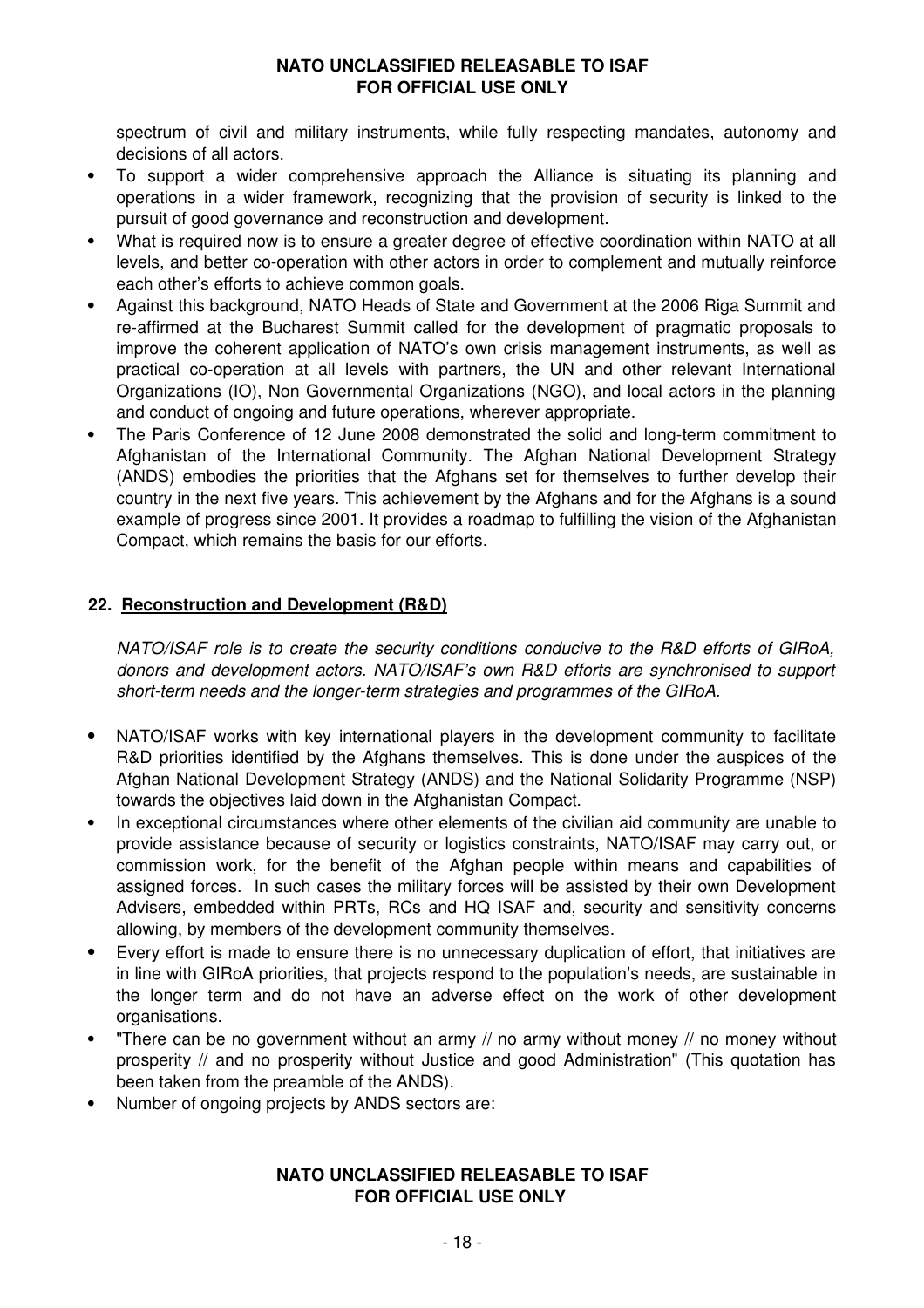| <b>NATO UNCLASSIFIED RELEASABLE TO ISAF</b> |
|---------------------------------------------|
| <b>FOR OFFICIAL USE ONLY</b>                |

| <b>ANDS SECTORS</b>               | <b>PRT</b> | <b>NON-PRT</b> |
|-----------------------------------|------------|----------------|
| <b>Agriculture and Rural</b>      |            |                |
| Development                       | 723        | 8,750          |
| Education                         | 2,191      | 7,594          |
| <b>Good Governance</b>            | 922        | 1,700          |
| Health                            | 756        | 2,159          |
| <b>Infrastructure and Natural</b> |            |                |
| Resources                         | 2,588      | 24,842         |
| <b>Private Sector Development</b> | 298        | 3,230          |
| Security                          | 794        | 973            |
| <b>Social Protection</b>          | 1,596      | 1,436          |
| <b>Grand Total</b>                | 9,868      | 50,684         |

# **23. Provincial Reconstruction Teams (PRTs)**

*PRTs are a key feature of the NATO/ISAF operation.*

- PRTs are a mix of civilian and military personnel whose main purpose is to extend the reach of the GIRoA by helping to facilitate GIRoA Ministries, IOs and NGOs to carry out their assistance programmes to the civilian population.
- A key principle of PRT operations is the need to identify Afghan stakeholders, understand local dynamics, encourage local ownership and seek to build sustainable Afghan capacities by working through and with Afghan authorities.
- The military component focuses on building security sector capacity and increasing stability.
- The civilian component leads on political, economic, humanitarian and social aspects of the PRTs work, supporting the GIRoA's national development priorities.
- There is not a "one size fits all" PRT: they each reflect the prevailing regional circumstances and their lead nation's chosen approach.
- NATO/ISAF is sensitive to the need to distinguish between military and civilian activities, to avoid putting civilian personnel and partners at greater risk. In volatile areas, PRTs are aware of the risks development actors working in local communities might be exposed to if they are too closely associated with military forces; therefore, the PRTs endeavour to maintain a distance between parties.

### **24. Emergency Assistance**

- Emergency assistance is that which is life saving and addresses urgent and life threatening humanitarian needs.
- ISAF may be requested to assist with relief supplies. The use of military assets is a last resort.
- ISAF may be called upon to deliver three types of assistance:
	- Direct face-to-face distribution of relief goods, providing first aid, transporting victims etc.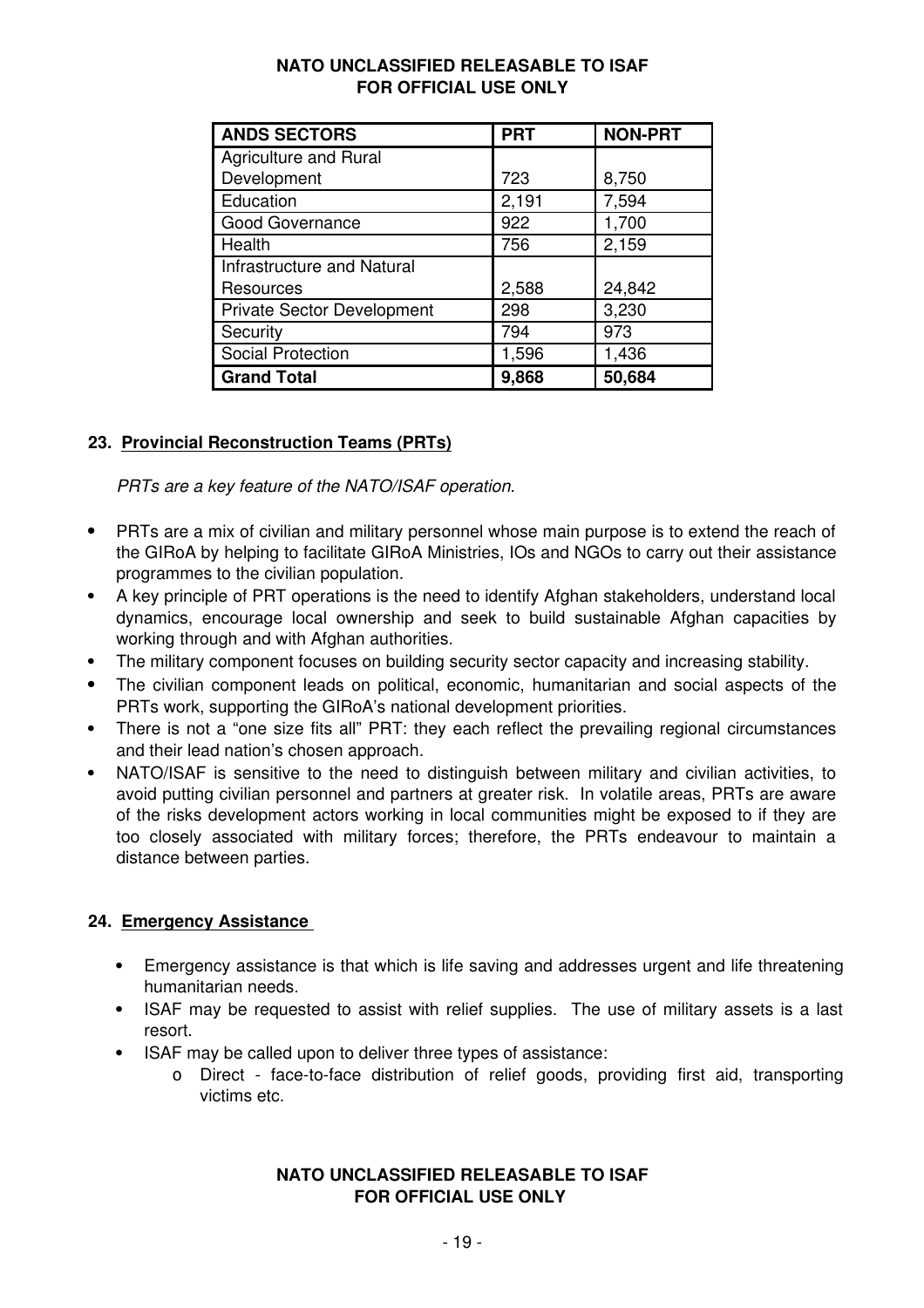- Indirect transporting relief goods, building camps and shelters, providing water sources etc.
- o Infrastructure repairing infrastructure
- When undertaking any relief supplies, ISAF will coordinate closely with GIRoA authorities and UNAMA to ensure any relief conforms to a provincial needs assessment. Construction will, to the maximum extent possible, conform to the Provincial Development Plan. Assistance following national disasters will be provided in close coordination with the Afghan Natural Disaster Management Authority (ANDMA).
- ISAF SOP for emergency response shows military forces will only respond for *in extremis*  support and acknowledges there are only two requesters for emergency support – the National Emergency Response Commission (NERC) and the National Emergency Operations Centre (NEOC).
- When UNAMA and GIRoA have a reduced or limited provincial presence, PRTs are to coordinate with the closest UNAMA office and be prepared to play a more substantial role in supporting disaster management teams.
- Relief supplies:
	- Since January 2008, more than 90 tons of relief supplies have been delivered. Efforts were coordinated by ISAF forces, ANSF, UNAMA and respective NGOs all over the country.
	- In addition, ISAF and ANSF assistance continues through the Medical Civilian Action Programme (MEDCAP).
	- Veterinary assistance operations are also conducted jointly by ISAF and ANSF to protect lifestock through the harsh weather conditions.

#### **25. Detention Procedures**

*ISAF has effective, transparent and appropriate detention procedures. They reflect the requirements of international law and respect the sovereign responsibilities of Afghanistan.*

- According to NATO procedures ISAF troop contributing nations (TCN) hand over any detainee, within 96 hours, to the appropriate Afghan authorities. Key points are:
	- ISAF procedures meet appropriate international standards.
	- The International Committee of the Red Cross (ICRC) has been consulted extensively in both the formulation and implementation of ISAF Detention Procedures (SOP 362) and is satisfied with this policy.
	- The ICRC is informed of all detainees taken by ISAF TCN, and is informed if they are handed over to the Afghan Authorities (i.e. there are no "secret" detainees).
	- Appropriate humanitarian standards are always applied; wounded are treated and detainees are evacuated away from combat zones as soon as is practicable.
- ISAF detention procedures allow, under exceptional circumstances, for transfers to be extended beyond 96 hours, for medical or logistical reasons. Consistent with international law, detainees should also not be transferred under any circumstances in which there is a risk that they may be subjected to torture or other forms of ill treatment.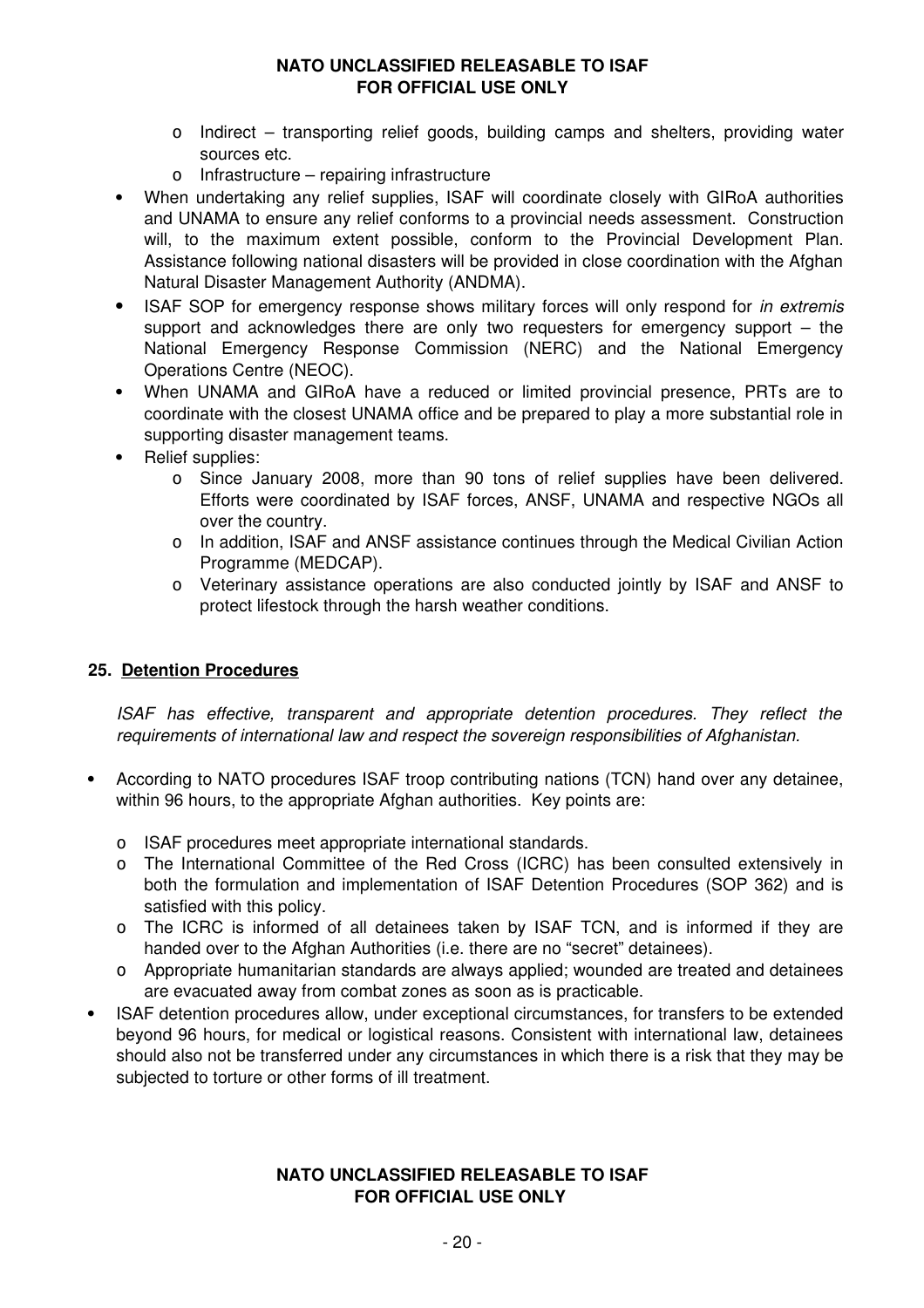Some TCNs to ISAF have established Memoranda of Understanding with the GIRoA outlining more specific conditions under which they will hand over detainees to the Afghan authorities. NATO does not have such an arrangement and there are no plans to establish one.

### **26. Post Operational Humanitarian Relief Fund (POHRF)**

**NOTE:** *The term "compensation" is inappropriate and should not be used because it brings with it legal implications that do not apply. ISAF makes every effort to minimise the risk of any damage, injury or loss of life to civilians in the course of its operations in Afghanistan. NATO/ISAF deeply regrets the death or injury of any innocent civilian as a result of its operations.*

- As a matter of policy, NATO/ISAF does not compensate for damage or loss occurring during operations. Any claims concerning operational damage and losses are referred by ISAF to the TCN concerned for proper handling, in accordance with their individual national law, policy and procedures.
- NATO/ISAF does make significant efforts to facilitate speedy R&D in those areas affected by ISAF operations.
- The ISAF POHRF has been established to provide rapid humanitarian assistance such as the supply of food, water and shelter, or the repair of buildings or key infrastructure, immediately following sizable ISAF military operations.
- The basic guiding principle is for this humanitarian assistance to remain: "as civilian as possible, as military as necessary," in line with the UN "Oslo Guidelines" (revised) on humanitarian assistance. Specifically:
	- The Fund consists entirely of voluntary donations and is established under the auspices of COMISAF, who is responsible for its sound financial management. NATO's North Atlantic Council, through the Senior Civilian Representative (SCR), is regularly updated on the implementation of the Fund.
	- The Fund may be used only to finance rapid humanitarian assistance to the population directly affected by a military operation. Assistance should include, but not be limited to: food, water, shelter, essential medicines and essential repairs. No longer term reconstruction activities should be undertaken, but neither should immediate relief undermine longer term engagement.
	- The implementation of on-going humanitarian measures should be transferred to civilian actors as soon as circumstances allow. The decision for this transfer is taken by COMISAF in consultation with the Senior Civilian Representative.
	- **O** Contributions as at **2 October** 2008:

| <b>Contributions</b>  |              |
|-----------------------|--------------|
| Australia             | € 315,375    |
| <b>Bulgaria</b>       | 170,000<br>€ |
| <b>Czech Republic</b> | 370,640<br>€ |
| Estonia               | 124,895<br>€ |
| Finland               | 100,000<br>€ |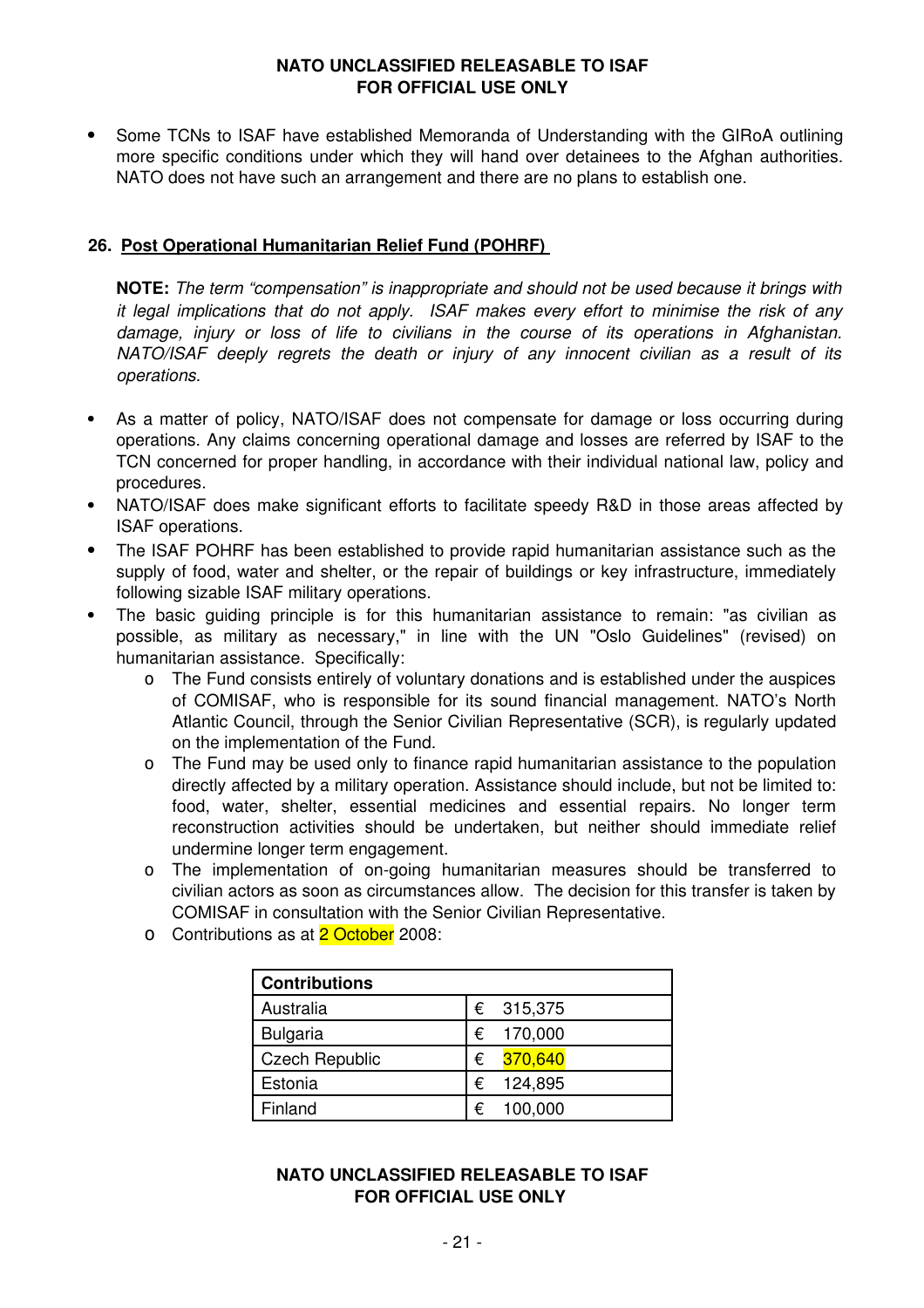| Iceland      | 100,000<br>€ |
|--------------|--------------|
| Lithuania    | €<br>63,763  |
| Netherlands  | € 300,000    |
| <b>USA</b>   | € 1,300,000  |
| <b>TOTAL</b> | € 2,844,673  |

# **Second Quarter 2008 Disbursements**

- **Regional Command South:** One project worth € 32,215 was funded for building material, hired labour and assistance items.
- **Regional Command West:** Four projects worth € 205,000 for village kits, hygiene kits, first aid kits, short term food supplies, crop replacement and refurbishment of wells damaged by ISAF operations as well as new wells for Afghans forced to leave their land.
- **Regional Command North:** Two projects worth € 100,000 for small infrastructure damage and emergency assistance to affected locals.

| Total Disbursements Approved 1st Quarter 2008: |  | 407,205 |
|------------------------------------------------|--|---------|
|                                                |  |         |

• Total Disbursements Approved Since Inception: € 1,738,689

# **27. Hostages**

*Any ISAF troop contributing nation whose citizen is kidnapped faces an extremely difficult situation.*

- The actions of one nation can have implications for other countries. This should be taken into account.
- The exchange of prisoners for hostages can be an incentive for criminals and extremists to take more hostages.
- Further discussion on this issue will take place among Allies.

### **28. Outsourcing of Intra-Theatre Airlift**

- NATO outsourced airlift capability in support of the ISAF mission in early 2008. Contracted aircraft, which include helicopters and fixed-wing aircraft, are used to transport supplies and equipment exclusively.
- Outsourcing routine logistics sustainment tasks frees military aviation assets to focus on combat manoeuvre missions.
- The decision to outsource is an opportunity to put in place a steady source of airlift that is capable of meeting the needs of the mission.
- It is nothing unusual in military operations to outsource support when it is advantageous to do so. It is important to bear in mind the great demands placed on our countries' forces, and not only in the NATO framework. Missions carried out by individual nations, the United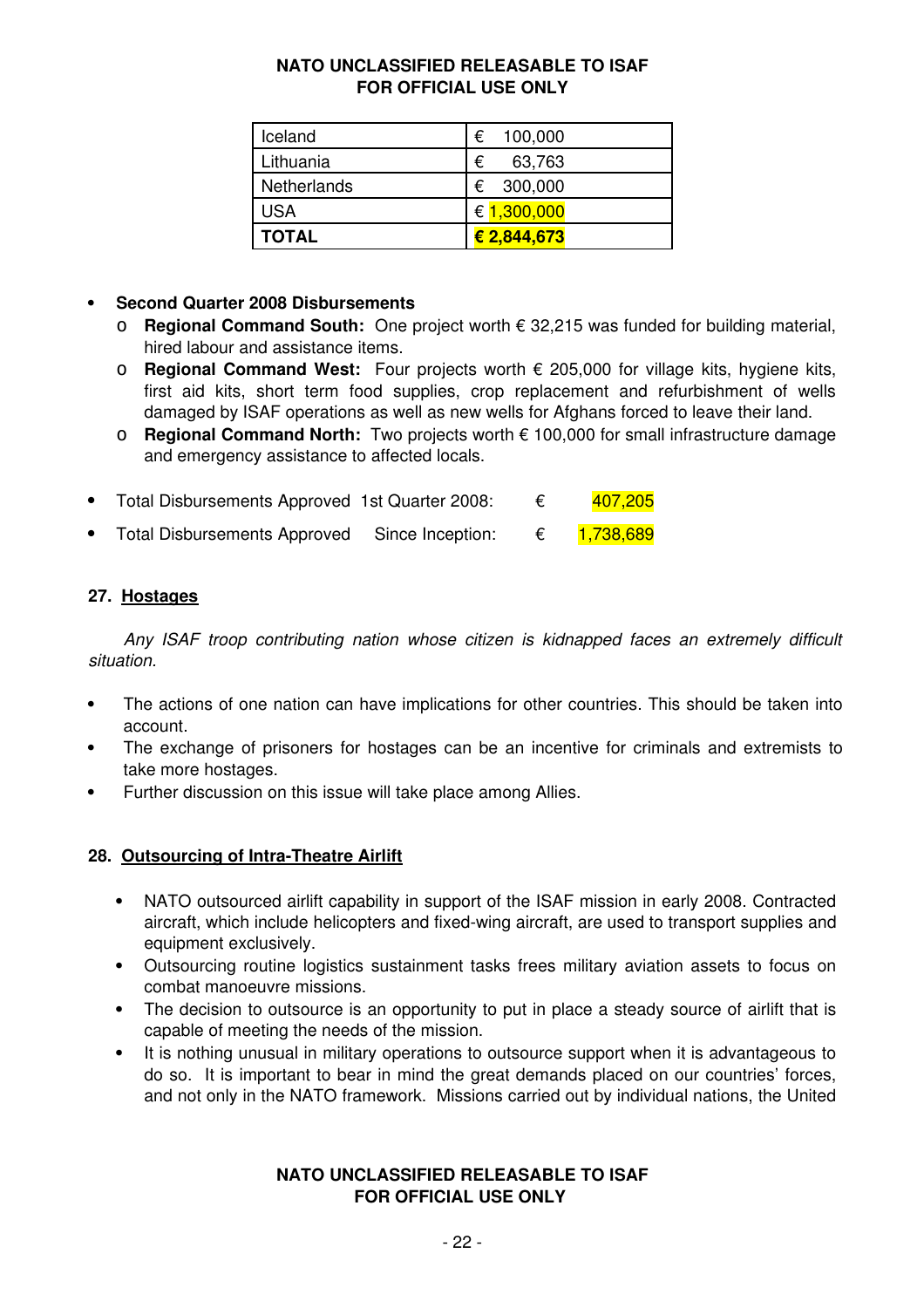Nations and/or the European Union involve calling on nations' assets, both manpower and equipment.

**NOTE TO PAO:** Media queries on the contract are to be directed to JFC-B PAO.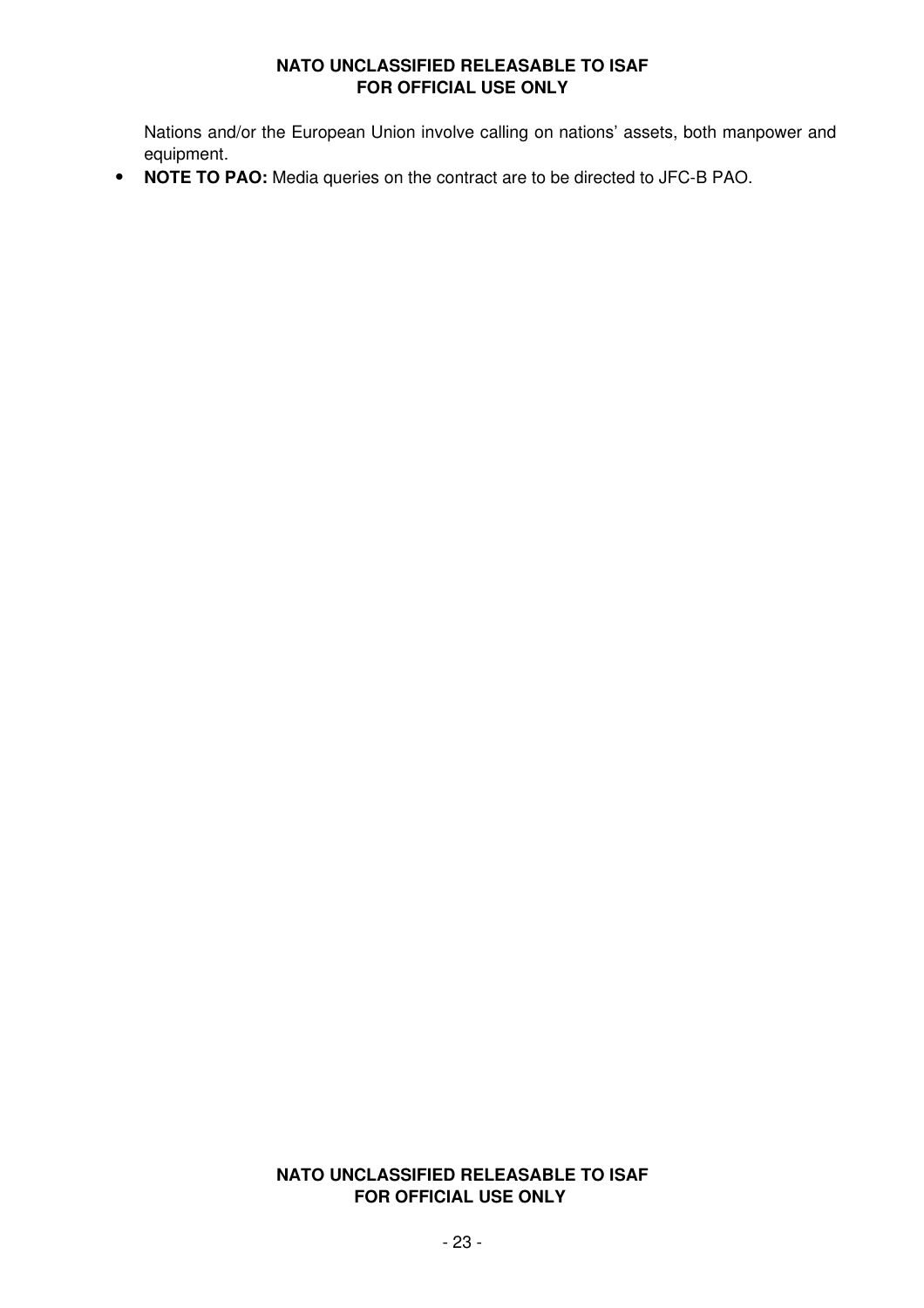# **SECTION III – KEY POLITICAL MESSAGES**

### **29. Why is NATO in Afghanistan?**

*NATO's presence in Afghanistan is in the best interests of the Afghan people, it is in the interest of our own peoples, and it is the right thing to do.*

- The security of NATO member states does not start at their borders.
- Terrorism and the drugs trade do not recognise territorial boundaries.
- As a failed state under the Taleban, Afghanistan exported terrorism, instability and crime to its neighbours and to the rest of the world.
- Today, NATO and the wider International Community stand by the democratically elected GIRoA and the people of Afghanistan to prevent this happening again.

### **30. Legal Mandate**

*ISAF is mandated under Chapter VII of the UN Charter. Ten UN Security Council Resolutions – 1386, 1413, 1444, 1510, 1563, 1623, 1659, 1707, 1776 and 1833 – relate to ISAF.*

- The ISAF mission was created in accordance with the Bonn Conference of December 2001 and its tasks are detailed in a Military Technical Agreement of January 2002 between the ISAF Commander and the Afghan Transitional Authority.
- ISAF was initially led by lead nations: the UK, followed by Turkey and the joint lead of Germany and the Netherlands.
- In August 2003, upon request of the UN and GIRoA, NATO took responsibility for ISAF.

### **31. Legitimacy**

*NATO is in Afghanistan at the express wish of the democratically elected GIRoA and is widely supported by the Afghan population.*

- NATO/ISAF is in Afghanistan to support the legitimate Afghan authorities.
- As demonstrated in all opinion polls, there is strong support from the Afghan people for NATO/ISAF.

#### **32. Cooperation and Coordination as Guiding Principles**

*NATO plays a supporting role to the sovereign GIRoA. Under its UN mandate, NATOISAF works in close coordination with other international partners, including the United Nations Assistance Mission to Afghanistan (UNAMA), the G8 lead nations, the World Bank, the European Union and the development community to facilitate and foster the implementation of the Afghanistan Compact***.**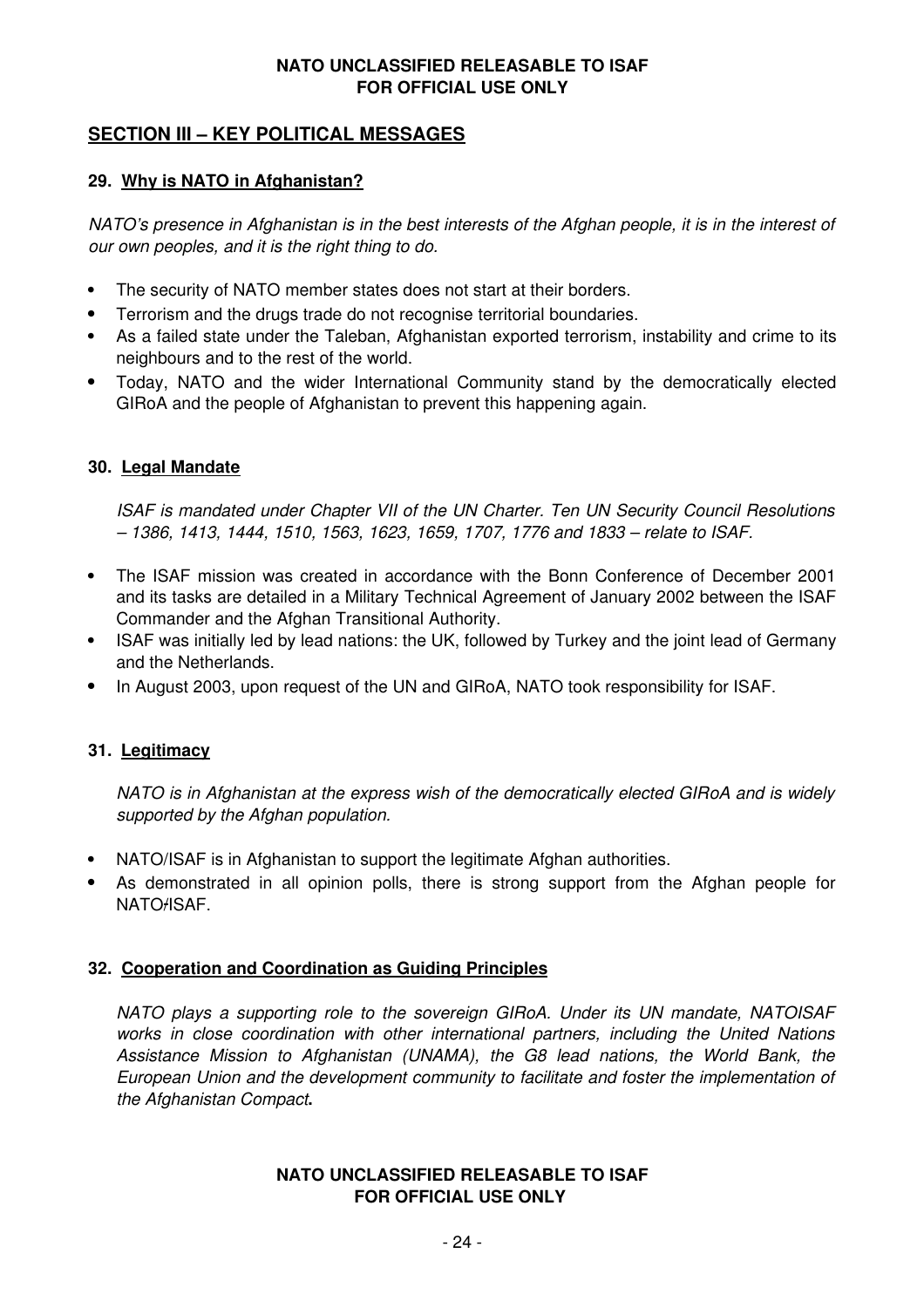- ISAF communicates and coordinates with the ANA on a daily basis at multiple levels of command, from Ministry-level down to within individual Kandaks (battalions).
- NATO/ISAF and the SCR play a full role in the Joint Coordination and Monitoring Board (JCMB). Co-chaired by the president's chief economic adivisor and the UN's SRSG, this body comprises the key GIRoA and International Community actors charged with implementing the Afghanistan Compact. It has a number of functional working groups, which report regularly to the full JCMB.
- The Policy Action Group (PAG) was created in July 2006 at President Karzai's behest to focus Afghan and international effort on fostering improved security within the responsibility of Regional Command (South). The PAG is Afghan-led, is supported by NATO/ISAF, UNAMA, World Bank, EU and G8 lead nations and meets bi-weekly. It has 4 working groups on security, intelligence, strategic communications and R&D.
- The Paris Conference of 12 June 2008 reaffirmed the international efforts to implement the Afghanistan Compact.

#### **33. What does the Afghanistan Mission mean for the Alliance?**

*NATO's engagement in Afghanistan represents one of its toughest challenges. Currently, it is the Alliance's single most important issue and there is a complete determination to succeed.* 

- NATO fully recognises that threats to our security are no longer limited to opposing state armies or marked by geographic boundaries. NATO will meet all security challenges with determination.
- NATO's engagement in Afghanistan is proof-positive of its transformation from a static, Cold-War orientation to an organisation capable of dynamic and flexible response and geared to meet the asymmetric challenges to the Allies and their shared values.
- The participation of all 26 Allies in the NATO/ISAF mission with troops on the ground clearly demonstrates the cohesion of the Alliance. Ten partner nations (ALB, AUT, AZE, CRO, FIN, FYROM, GEO, IRL, SWE, UKR) and three contact nations (AUS, NZL, SGP) and two ICI countries (JOR, UAE) also contribute forces to the operation, bringing ISAF troop numbers in Afghanistan to roughly 50,700.

### **34. NATO's Enduring Commitment to Afghanistan**

*NATO and its partners in ISAF have the strategic patience and commitment necessary to see the mission in Afghanistan through to successful completion. The Afghan people can rely on NATO/ISAF to stay the course.*

- Afghanistan has suffered almost three decades of war, years of drought, and it continues to face challenges from enemies who seek to drag the country away from a peaceful, healthier and more prosperous future.
- Progress is steady, but there remains a long way to go.
- Roughly 50,700 service personnel from 41 countries are committed to the ISAF mission, which has steadily expanded to cover the whole country, including the most challenging areas.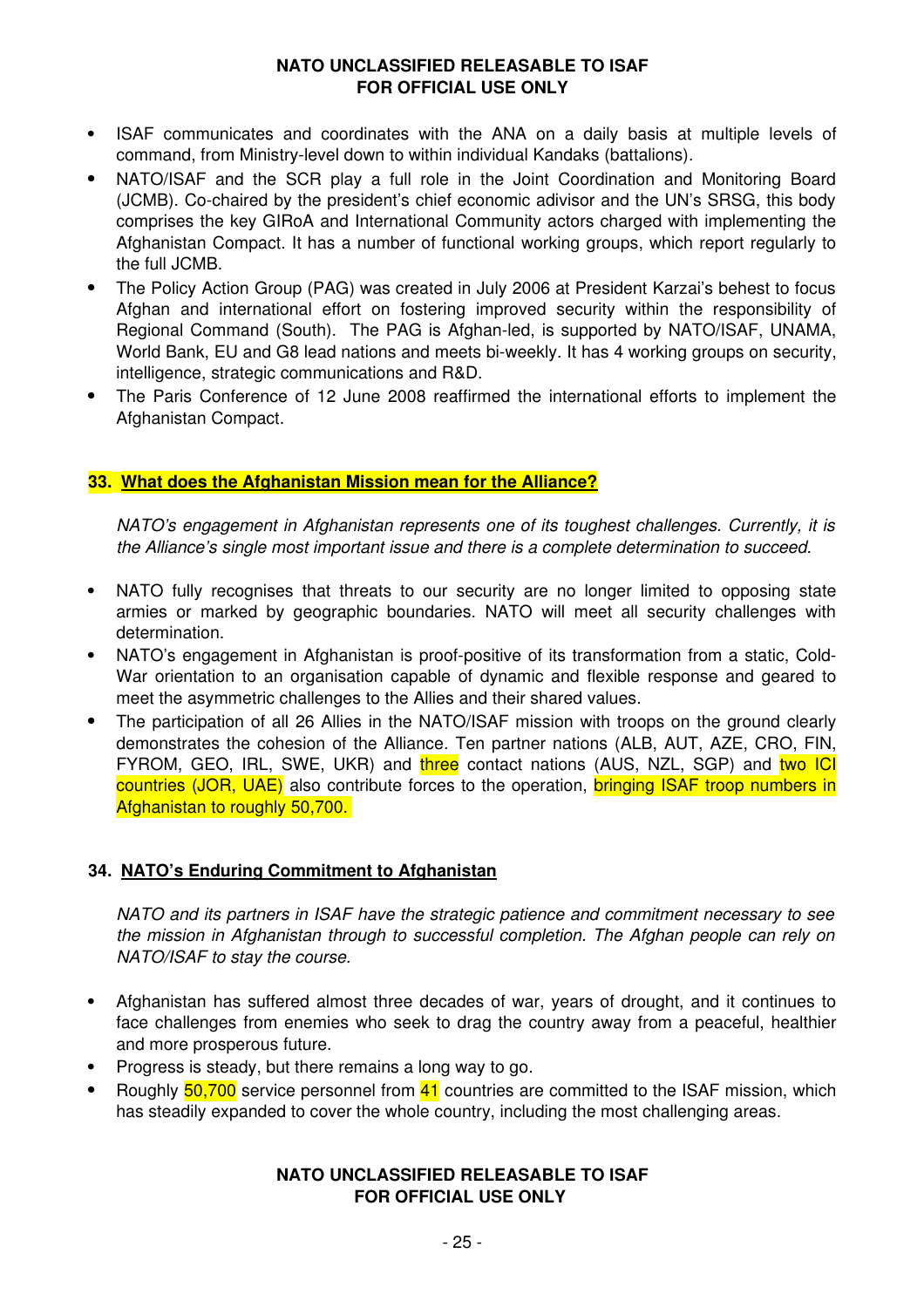- NATO established the post of a Senior Civilian Representative (SCR) to further the Alliance's political engagement in Afghanistan. The SCR is not in the military chain of command but he/she has a close partnership with COM ISAF to maintain synergy between NATO's military and civilian efforts.
- The NATO-Afghanistan Declaration, signed in Kabul on 6 Sept 06, aims at building partnership and cooperation with Afghanistan to support and complement NATO/ISAF's operational role. This is indicative of NATO's enduring commitment to Afghanistan.

### **35. Strategic Military End State**

**NOTE***: Any decision on the end date/end state will be taken by the respective national and/or Alliance political committee. Under no circumstances should the mission end-date be a topic for speculation in public by any NATO/ISAF spokespeople*.

*There is no pre-defined end date for the mission, only an end state: Afghan National Security Forces (ANSF) able to provide security and sustain stability in Afghanistan without NATO/ISAF support***.** 

 The development of credible, professional and legitimate ANSF, combined with the desires of the Afghan government, will help to determine the exit timetable of NATO/ISAF forces.

### **SECTION IV – BACKGROUND**

#### **36. Opposing Militant Forces (OMF) - Militants - Taleban Extremists**

#### **NOTE:** *See also Headline Messages, footnote no.1*

*During the years of their rule the Taleban clearly demonstrated that they ruthlessly impose a regime based on extremism and intolerance which carries out the most egregious violations of human rights.* 

- Not all violence can be attributed to the OMF / militants. Tribal conflict, land disputes, narcotrafficking and general criminal activity all contribute to the overall security challenge.
- Many of the rank and file OMF/ militants are locally recruited, although we are seeing an increase in the number of foreign fighters. Money is a primary motivation, as well as a warrior culture, and tribal rivalries. A minority core of OMF / militants, often with leadership roles, are ideologically motivated.
- The OMF / militants seek to:
	- Undermine the authority of the legitimate GIRoA. Their campaign of terror attacks is designed to convince the people that their government cannot protect them.
	- o Inflict a steady toll of NATO/ISAF casualties so that the troop contributing nations lose the will to continue the fight and public support in their respective countries.
	- Create the conditions for 'collateral damage', civilian casualties, by launching attacks on NATO/ISAF forces from behind a cloak of civilians.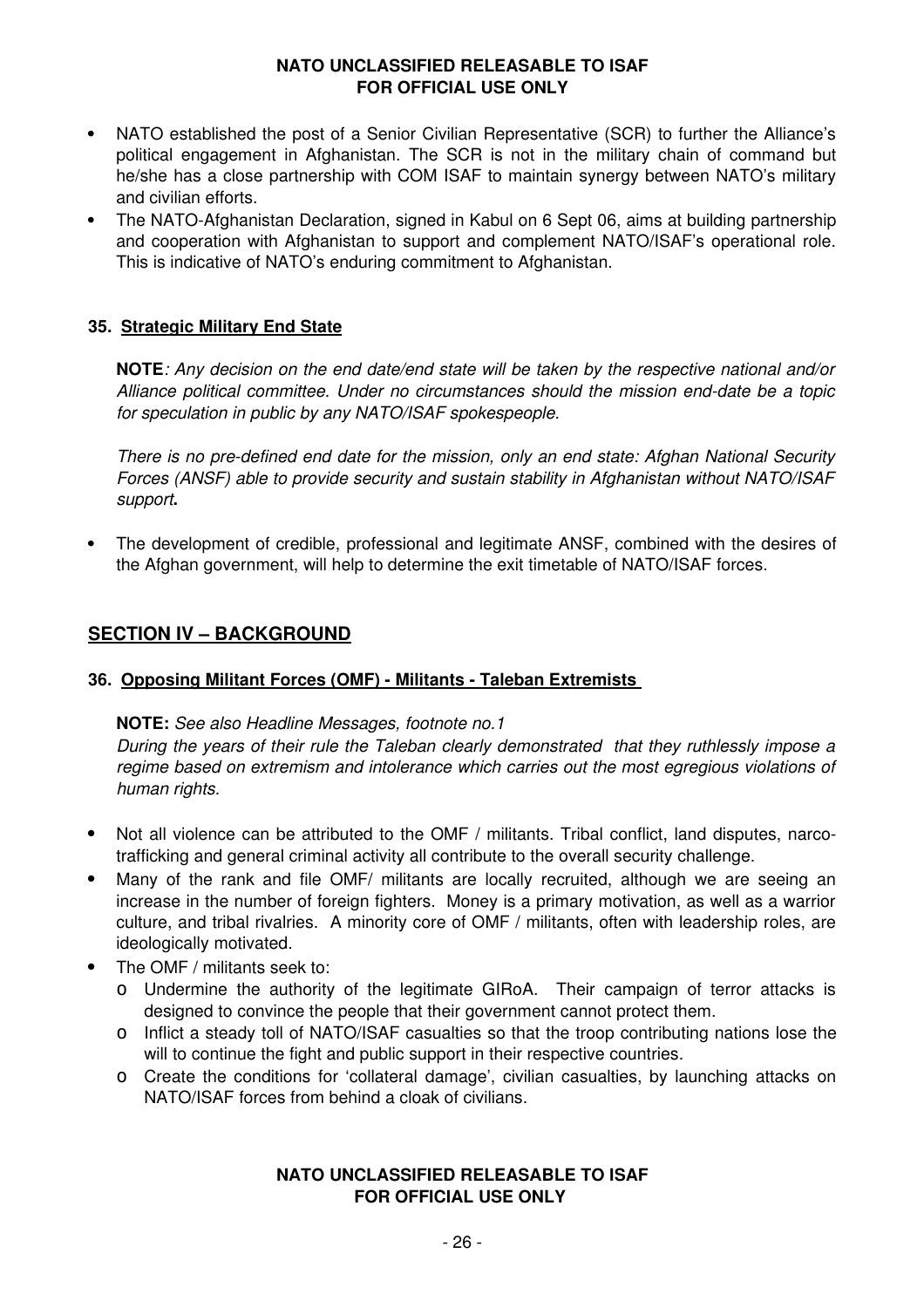- Prevent, through violence and intimidation, the Afghan people from benefiting from the R&D the GIRoA, NATO/ISAF and the International Community can bring. Increasingly, they seek to destroy new gains for the Afghan people by targetting roads, schools, bridges, etc.
- Run a propaganda campaign designed to make themselves appear far more powerful than they really are and falsely depict what conditions were like, and would be like, under Taleban rule.
- OMF / militants will not defeat NATO/ISAF on the battlefield every time they have tried their attacks have been decisively defeated with heavy losses to them – but they can be expected to continue to try to achieve localised success by attacking ISAF / ANSF outposts or small squads. Given their current military position, greater use of IEDs and suicide bombers is likely.
- Despite the OMF / militants propaganda, they are not capable of any coordinated effort against Kabul and do not have tha capability to launch sustained attacks against it or isolate the city.
- As individuals, the OMF / militants leadership are wholly ill-equipped to govern in the best interest of the people of Afghanistan. They offer nothing in terms of R&D, economic progress, or improved healthcare or education. Their policies have been overwhelmingly rejected by Afghans, both through elections and in polls.

# **37. The Afghanistan Compact**

*The Afghanistan Compact is a commitment to improve the lives of the Afghan people and to contribute to national, regional and global peace and security.*

- The Afghanistan Compact succeeds the Bonn Agreement process.
- It is the result of consultation between the GIRoA, the UN and the International Community.
- Launched on 31 Jan 06, the Afghanistan Compact presents a framework for cooperation between the International Community and the GIRoA, setting concrete benchmarks to be achieved within the following five years.

The process is coordinated and monitored by the JCMB.

### **38. Joint Peace Jirga (JPJ)**

*The Joint Peace Jirga of 9-12 August 2007 marked a breakthrough in confidence building between Afghanistan and Pakistan. The first time ever the two countries openly acknowledged their desire to strengthen their anti-terrorist efforts and cooperation is an important step. The GIRoA proved capable of planning, preparing and then safely and securely conducting a complex international event. ISAF stood in support to the GIRoA.* 

The text of the Joint Declaration reads as follows:

- (1) The Joint Peace Jirga strongly recognizes the fact that terrorism is a common threat to both countries and the war on terror should continue to be an integral part of the national policies and security strategies of both countries. The participants of this Jirga unanimously declare to an extended, tireless and persistent campaign against terrorism and further pledge that government and people of Pakistan and Afghanistan will not allow sanctuaries/training centers for terrorists in their respective countries.
- (2) The Joint Peace Jirga resolved to constitute a smaller Jirga, consisting of 25 prominent members from each side that is mandated to strive to achieve the following objectives: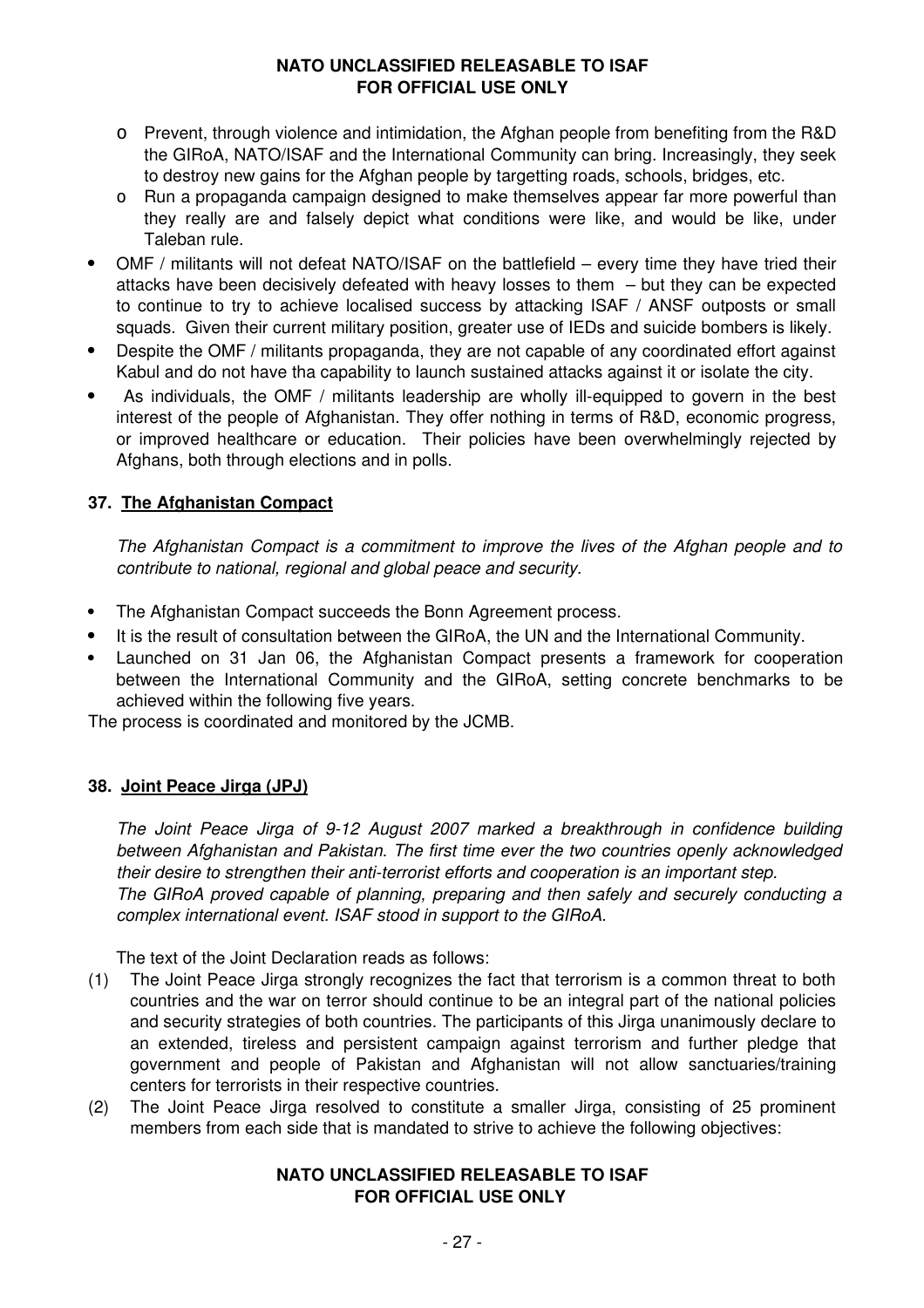- a) Expedite the ongoing process of dialogue for peace and reconciliation with the opposition.
- b) Holding of regular meetings in order to monitor and oversee the implementation of the decisions/recommendations of the Joint Peace Jirga.
- c) Plan and facilitate convening of the next Joint Peace Jirgas.
- d) Both countries will appoint 25 members each in the committee.
- (3) The Joint Peace Jirga once again emphasizes the vital importance of brotherly relations in pursuance of policies of mutual respect, non-interference and peaceful coexistence and recommends further expansion of economic, social, and cultural relations between the two countries.
- (4) Members of the Joint Peace Jirga in taking cognizance of the nexus between narcotics and terrorism condemn the cultivation, processing and trafficking of poppy and other illicit substances and call upon the two governments to wage an all out war against this menace. The Jirga takes note of the responsibilities of the international community in enabling Afghanistan to provide alternative livelihood to the farmers.
- (5) The governments of Afghanistan and Pakistan, with the support of the international community, should implement infrastructure, economic and social sector projects in the affected areas.
- (6) The comprehensive and important recommendations made by the five working committees of the Joint Peace Jirga for implementation form part and parcel of this Joint Declaration.

#### **39. The ASIA Foundation Survey – Afghanistan in 2007**

*Asia Foundation surveys have been conducted in 2004, 2006 and 2007. The latest survey, issued in September 2007, was conducted among 6,263 respondents from all 34 Provinces of Afghanistan providing a representative picture of Afghan public opinion.*

*There are further opinion polls available such as the one conducted by Manasia Research & Analysis MRA/CSTC-A Command in July/August 2007 or by Charney Research of New York on behalf of BBC, ABC and ARD in October/November 2007.* 

*The ASIA Foundation Survey has been taken as an example on the grounds of statistical validity. PA staff should draw from these polls as required. Digital versions of the polls may be obtained through HQ NATO, PDD MOC. Key points from the ASIA foundation survey:*

- The mood of Afghans continues to be optimistic, with 42% saying that things are moving in the right direction (44% in 2006). 24% think that the country is moving in the wrong direction and 25% have mixed feelings.
- Reconstruction cited as single biggest reason for country going in right direction (39%), followed by good security (34%).
- In 2006, rebuilding of the country was identified as only the  $4<sup>th</sup>$  most important reason to believe the country was headed in the right direction. This underscores the good pace at which the reconstruction of the country is taking place.
- Great deal or fair amount of confidence in institutions such as the Afghan National Army and Afghan National Police (both more than 80%).
- 90% feel the ANA to be honest and fair with the Afghan people. 89% believe the ANA helps to improve security.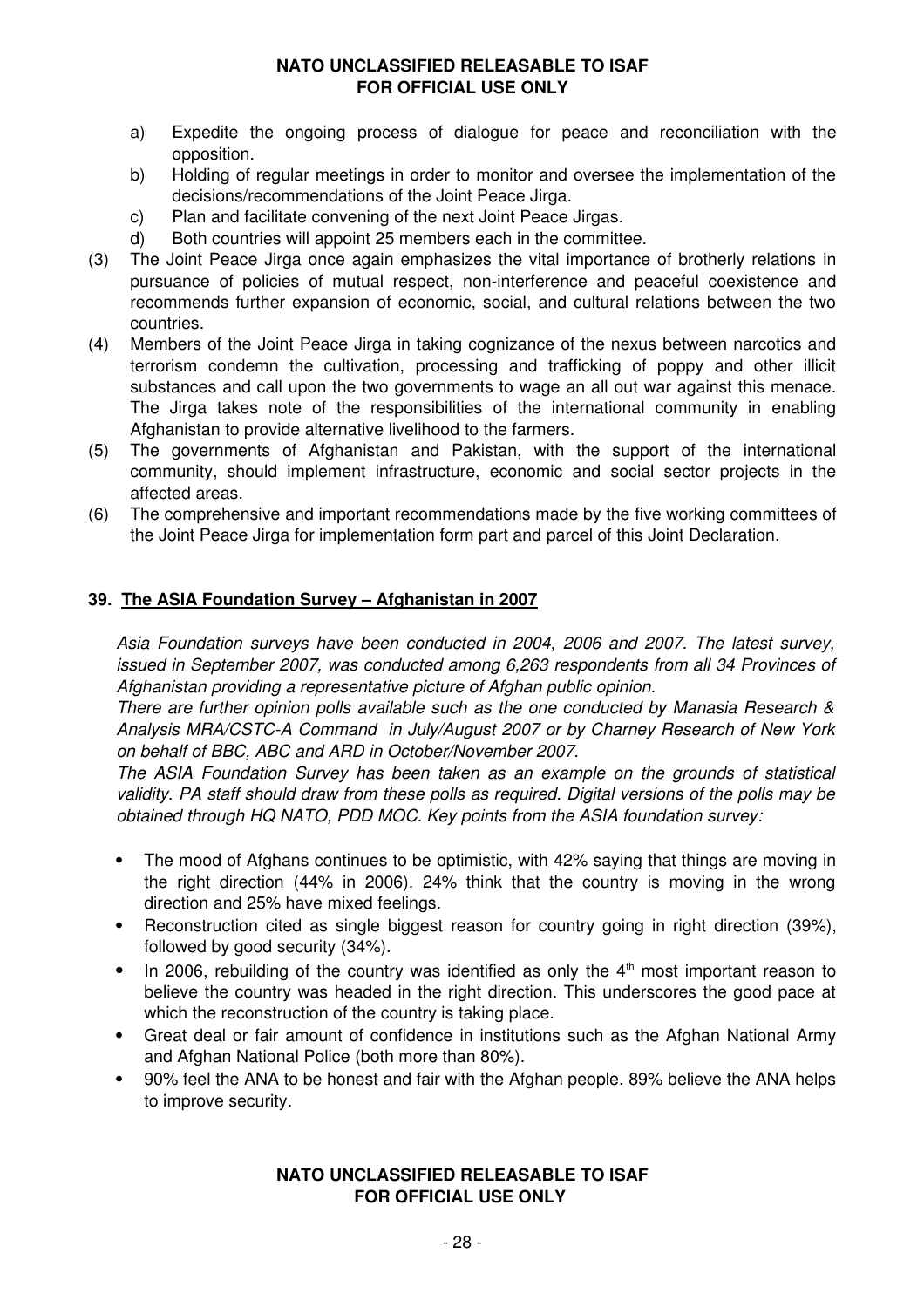66% felt that security in their area was good or quite good, and 50% said they rarely or never feared for their own or their family's safety.

### **40. Facts and Figures**

- Commander ISAF, General David D. McKiernan, US Army, assumed command on 3 June 2008.
- Total Number of ISAF Troops Circa 50,700.
- Forty-one nations Albania, Australia, Austria, Azerbaijan, Belgium, Bulgaria, Canada, Croatia, Czech Republic, Denmark, Estonia, Finland, France, Georgia,Germany, Greece, Hungary, Iceland, Ireland, Italy, Jordan, Latvia, Lithuania, Luxembourg, The Netherlands, New Zealand, Norway, Poland, Portugal, Romania, Singapore, Slovakia, Slovenia, Spain, Sweden, The Former Yugoslav Republic of Macedonia (FYROM), Turkey, Ukraine, United Arab Emirates, United Kingdom and the United States of America.
- One additional nation (United Arab Emirates, UAE) has forces deployed with ISAF, but it has not yet completed the formal process by which the NATO Council approves its participation in ISAF.

**NOTE for PAO**: Jordan has requested not to be mentioned as an ISAF member state in the public domain.

- Switzerland withdrew from ISAF on 1 March 2008. Singapore and Ukraine have completed the formal process to join ISAF. Thus the total number of nations participating in ISAF has risen from 39 to 40.
- 12 nations are represented in Regional Command (North), 12 nations in RC(E), 18 nations in RC(S), 11 nations in RC(W) and 16 nations in RC (C).
- $\bullet$  26 PRTs: 5 in RC(N), 4 in RC(W), 4 in RC(S) and 13 in RC(E).
- ISAF Killed in Action (KIA) and Non Battle Death (NBD) by year as at 18 September 2008:

| O        | 2002 | 0 KIA and   | 15 NBD |
|----------|------|-------------|--------|
| $\Omega$ | 2003 | 6 KIA and   | 2 NBD  |
| $\Omega$ | 2004 | 3 KIA and   | 4 NBD  |
| $\Omega$ | 2005 | 4 KIA and   | 19 NBD |
| $\Omega$ | 2006 | 58 KIA and  | 12 NBD |
| $\Omega$ | 2007 | 143 KIA and | 15 NBD |
| $\Omega$ | 2008 | 143 KIA and | 9 NBD  |
|          |      |             |        |

 Afghanistan Profile: 650,000 sq km. Population 31.1 million (approx). Main ethnic groups: Pashtun 42%, Tajik 27%, Hazara 9%, Uzbek 9%, Aimak 4%, Turkmen 3%, Baloch 2%, other 4%. Religions: Sunni Muslim 80%, Shia Muslim 19%, other 1%. Literacy: 36%.

### **41. Progress Since the Fall of the Taleban**

#### **Security**

- 0 More than 66,000 ANA plus 78,000 ANP assigned.
- More than 60,000 members of Illegally Armed Groups have been disarmed and more than 100,000 weapons have been collected.